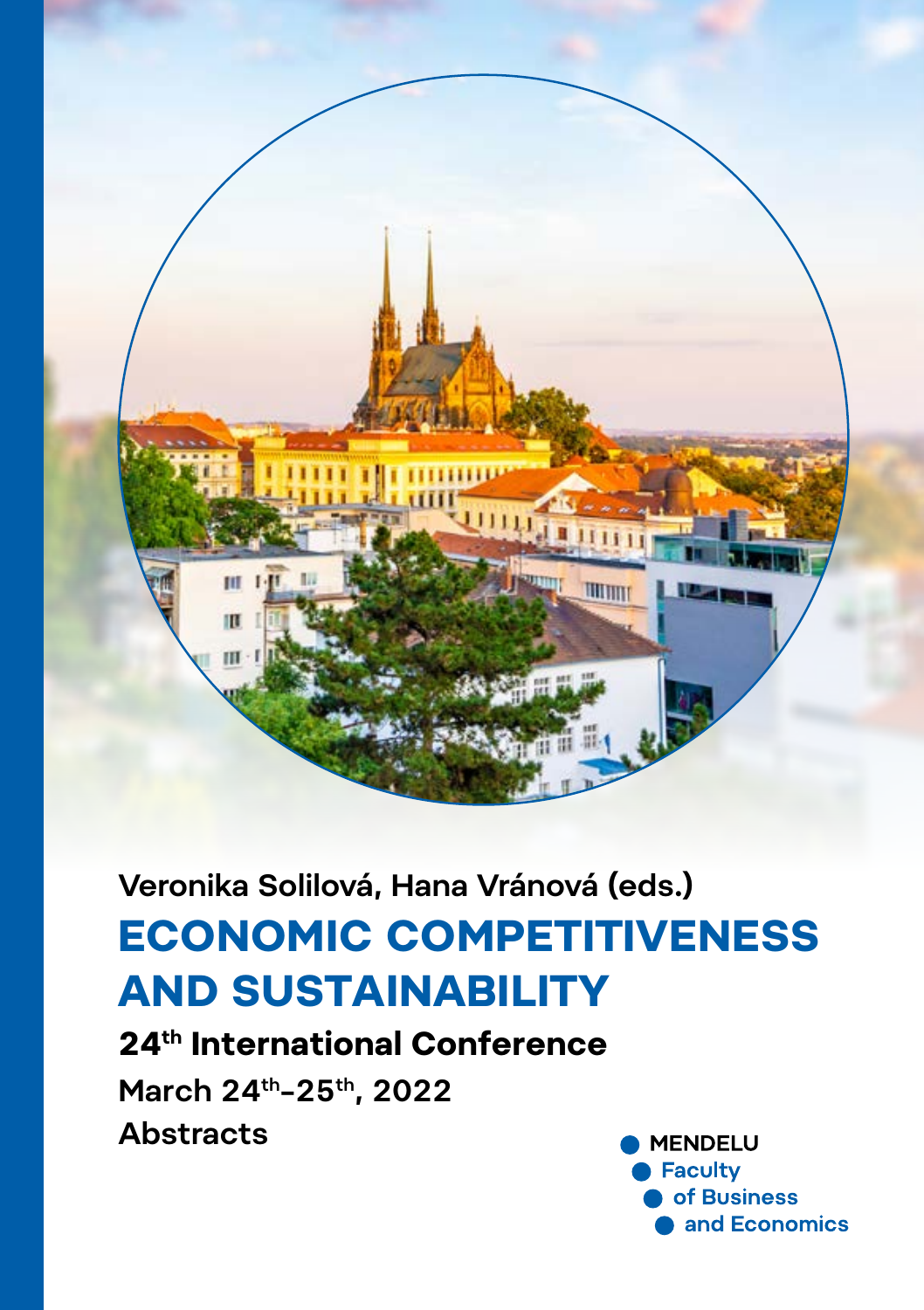**Mendel University in Brno Faculty of Business and Economics**

> **Veronika Solilová Hana Vránová (eds.)**

**24th International Conference**

# **ECONOMIC COMPETITIVENESS AND SUSTAINABILITY**

**Abstracts**

**March 24–25, 2022 Mendel University in Brno Czech Republic**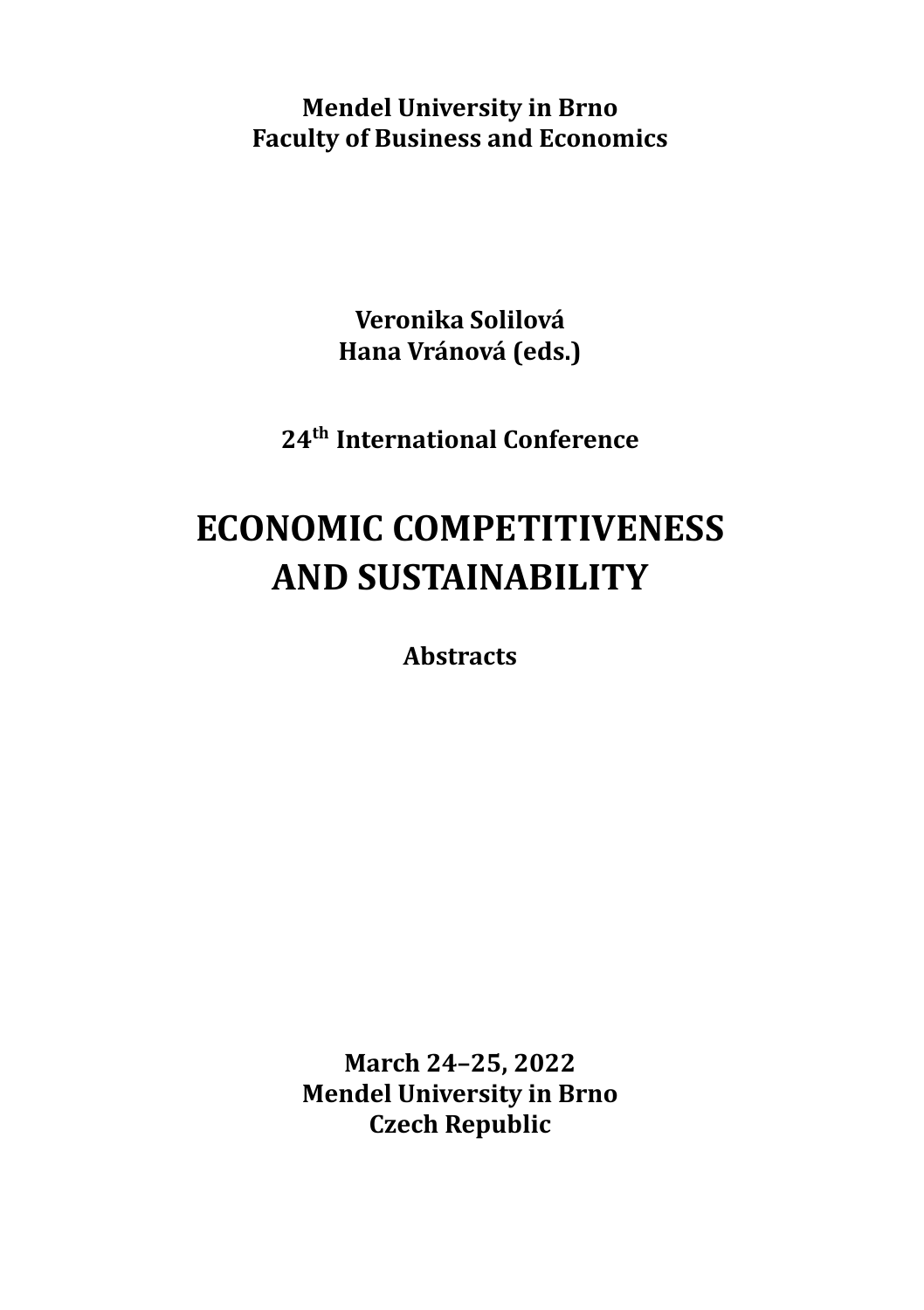International scientific conference Economic Competitiveness and Sustainability 2022 was organized by the Faculty of Business and Economics, Mendel University in Brno.

#### **Scientific Conference Board:**

František Dařena (Mendel University in Brno, Czech Republic) Radim Farana (Mendel University in Brno, Czech Republic) Jarko Fidrmuc (Zeppelin University of Friedrichshafen, Germany) David Hampel (Mendel University in Brno, Czech Republic) Jan Hanousek (CERGE-EI, Charles University and the Academy of Sciences, Prague, Czech Republic)

Jack Hou (California State University, Long Beach, USA) Jitka Janová (Mendel University in Brno, Czech Republic) Svatopluk Kapounek (Mendel University in Brno, Czech Republic) Danuše Nerudová (Mendel University in Brno, Czech Republic) David Procházka (Mendel University in Brno, Czech Republic) Jan Přichystal (Mendel University in Brno, Czech Republic) Martina Rašticová (Mendel University in Brno, Czech Republic) Veronika Solilová (Mendel University in Brno, Czech Republic) Jana Stávková (Mendel University in Brno, Czech Republic) Pavel Žufan (Mendel University in Brno, Czech Republic)

#### **Organization Board:**

Veronika Solilová Jan Přichystal Svatopluk Kapounek Hana Vránová Dominika Doubková Andrea Prudilová Barbora Sƽiklová Hana Mauderová

### **Technical Editor:**

Jiřı́ Rybička

© Veronika Solilová , Hana Vránová (eds.), Mendel University in Brno, 2022 ISBN 978-80-7509-826-9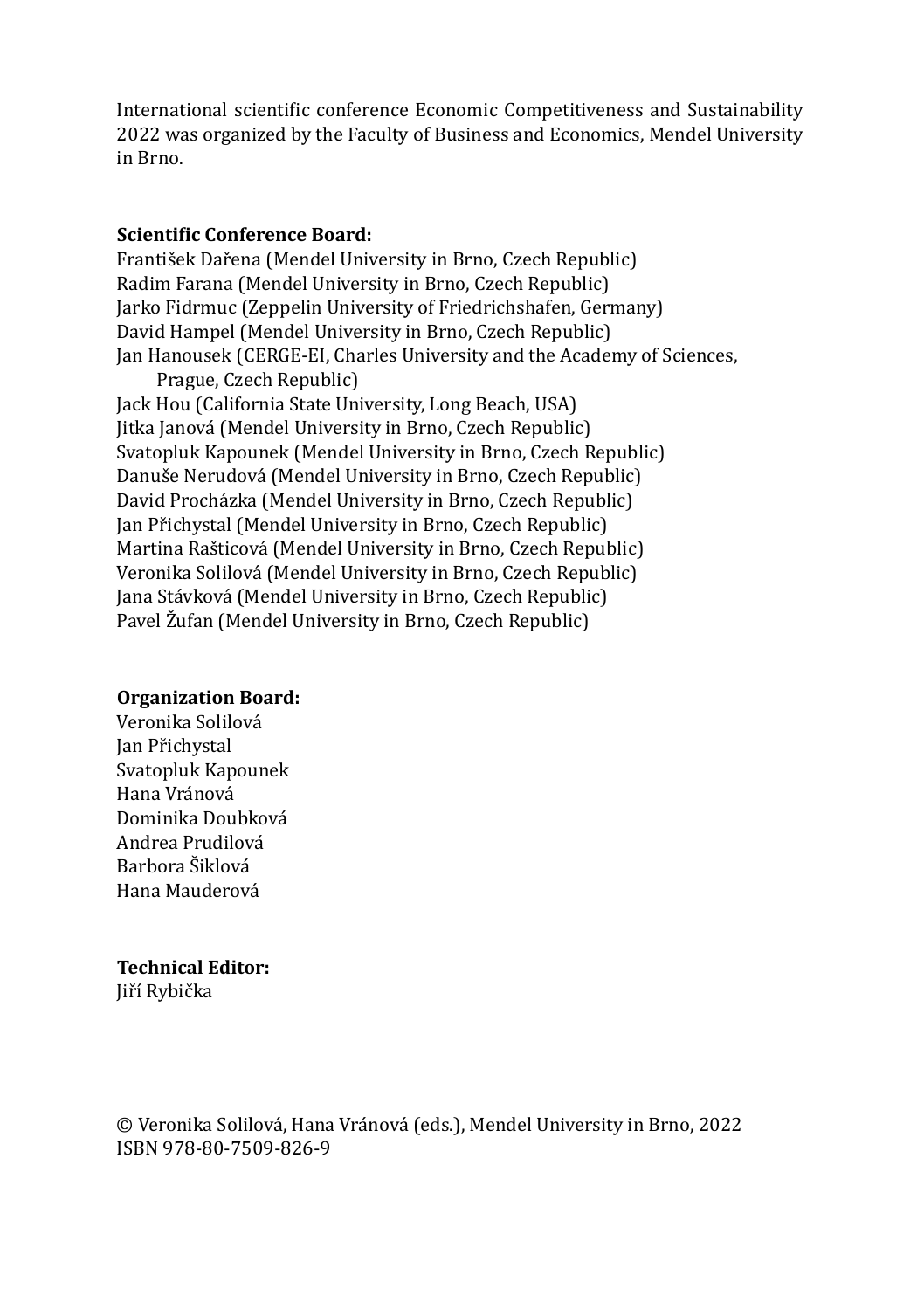# **Contents**

| Erasmus Yaw Afriyie:<br>Custom-Made Internal Control Systems and Bank Performance; Evi-<br>dence from Ghana                                                                                               | 6  |
|-----------------------------------------------------------------------------------------------------------------------------------------------------------------------------------------------------------|----|
| Ivana Butoracová Šindleryová and Michal Garaj:<br>Regional self-government and strategic planning: comparison of<br>cases in Czechia and Slovakia<br>.                                                    | 7  |
| <b>RENAT DASHKIN:</b><br>Debt, Liquidity, Profitability and Investment Behavior on the Corpo-<br>rate Level                                                                                               | 8  |
| CHRISTIAN FAUSKA:<br>Interdependence of INDUSTRY 4.0 and engine maintenance                                                                                                                               | 9  |
| JAN FIDRMUC, MARTIN HULÉNYI, KRISTÍNA GARDOŇOVÁ AND ZUZANA<br>ZAVARSKÁ:                                                                                                                                   |    |
| A highway is not a panacea: Evaluating local impact of a new highway<br>on the labor market in Slovakia<br>.                                                                                              | 10 |
| JARKO FIDRMUC, FABIAN RECK AND YANNICK SCHARF:<br>Economic and Institutional Effects of Populism                                                                                                          | 11 |
| <b>BORIS FISERA:</b><br>Exchange Rates and the Speed of Economic Recovery: The Role of<br><b>Financial Development</b>                                                                                    | 12 |
| <b>EMRE GOKCELI:</b><br>Foreign Direct Investment, Domestic Investment, and Economic<br>Growth: Evidence from OECD Countries<br>and a straight the                                                        | 13 |
| ROMAN HLAVICZKA, DAGMAR BAŘINOVÁ AND MICHAELA DLABAJOVÁ:<br>Youth financial literacy and responsibility for their debts, including<br>their enforcement in execution and debt relief process in the Czech |    |
| Republic compared to EU $\ldots \ldots \ldots \ldots \ldots \ldots$<br>FLORIAN HORKY, CAROLINA RACHEL AND JARKO FIDRMUC:                                                                                  | 14 |
| Price Dynamics of Non-Fungible Token: The Case of the Digital Arts<br>Market<br>and a state                                                                                                               | 15 |
| EVA HORVÁTHOVÁ:<br>Determinants of Drinking Water Treatment Costs in the Czech Re-                                                                                                                        |    |
| public                                                                                                                                                                                                    | 16 |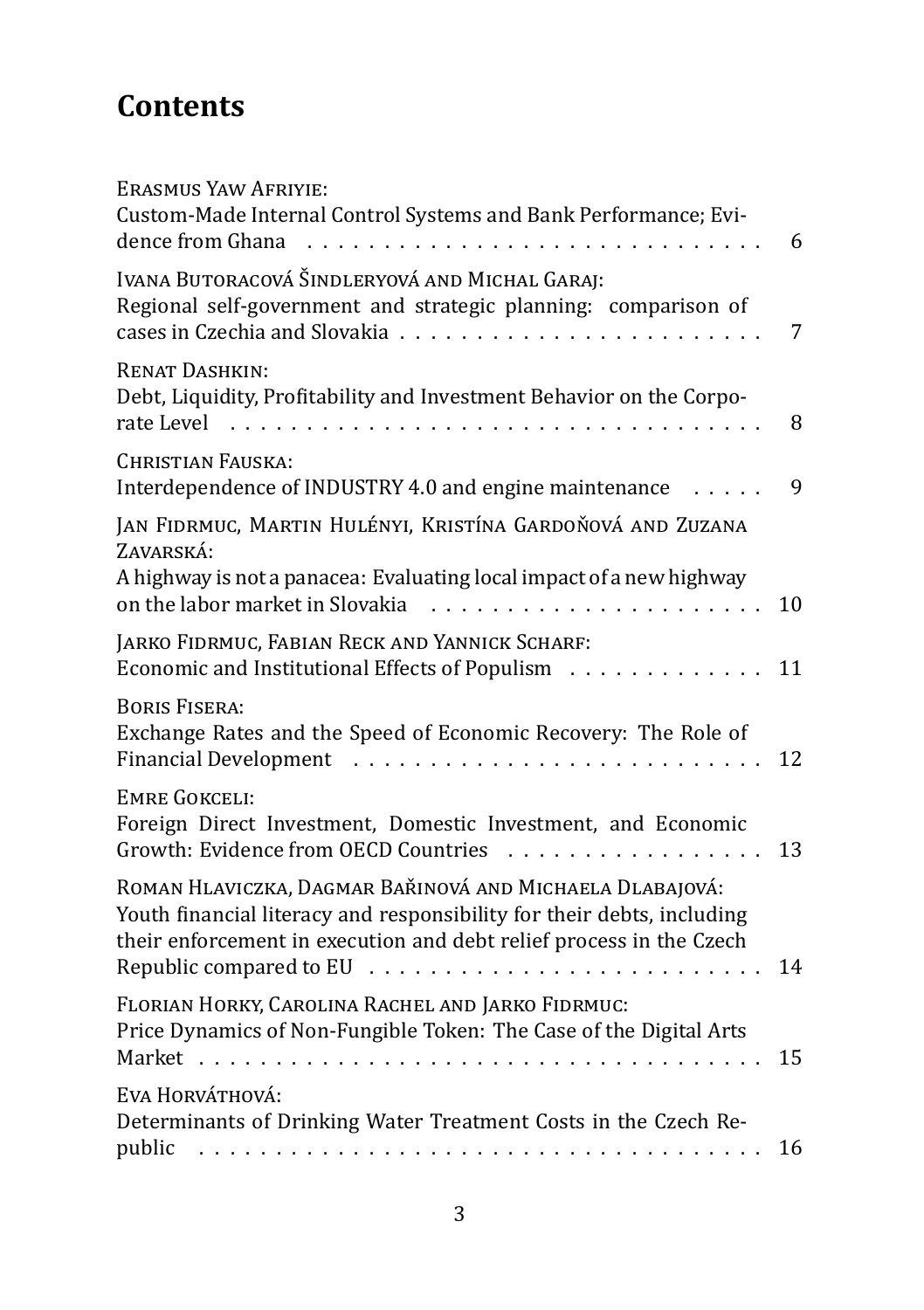| <b>TORSTEN HUSCHBECK:</b>                                                                                                                                                                                           |    |
|---------------------------------------------------------------------------------------------------------------------------------------------------------------------------------------------------------------------|----|
| Embedding strategic management in the police force's organiza-<br>tional culture                                                                                                                                    | 17 |
| TOMÁŠ JAKÚBEK, ROMAN VALOVIČ AND JAN PŘICHYSTAL:<br>Summary of Financial Articles                                                                                                                                   | 18 |
| CHEN JIN AND JIANING ZHANG:<br>The Impact of COVID-19 on the European and Chinese Financial Mar-<br>ket<br>and a straight                                                                                           | 19 |
| <b>MARTIN KALOUDIS:</b><br>From quality to quantity: how can Digital Sovereignty be parsed into                                                                                                                     | 20 |
| DANIEL KLIMOVSKÝ:<br>Recent Innovations in Local Government Budgeting in Slovakia:<br>Practical and Research Perspectives                                                                                           | 21 |
| IOANNIS KOUKOUMPLIAKOS, IOANNA GRIGORIOU, DIMITRIOS LEONTIS<br>AND STERGIANI FLOROKAPI:<br>The contribution of innovation to the strengthening of the Strategic<br>Management and to the development of the economy | 22 |
| SOŇA KUKUČKOVÁ AND EDUARD BAKOŠ:<br>Barriers to participatory budgeting in the COVID-19 crisis and their<br>identification in Czech municipalities.<br>.                                                            | 23 |
| MICHAL MÁDR AND RADEK NÁPLAVA:<br>Polarization between companies in European industries                                                                                                                             | 24 |
| FÁTIMA SOL MURTA AND PAULO GAMA:<br>Does sustainability drive bank lending activity? A note                                                                                                                         | 25 |
| <b>JURAJ NEMEC:</b><br>Program-performance based budgeting on local self-government<br>level in Slovakia: unfulfilled expectations                                                                                  | 26 |
| JANA PAVELKOVÁ AND JANA TURČÍNKOVÁ:<br>Attracting new students to business schools - How to get positive<br>WOM?                                                                                                    | 27 |
| MICHAL PŠURNÝ, IRENA ANTOŠOVÁ AND JANA STÁVKOVÁ:<br>What forms of online shopping do youth consumers prefer. And by                                                                                                 | 28 |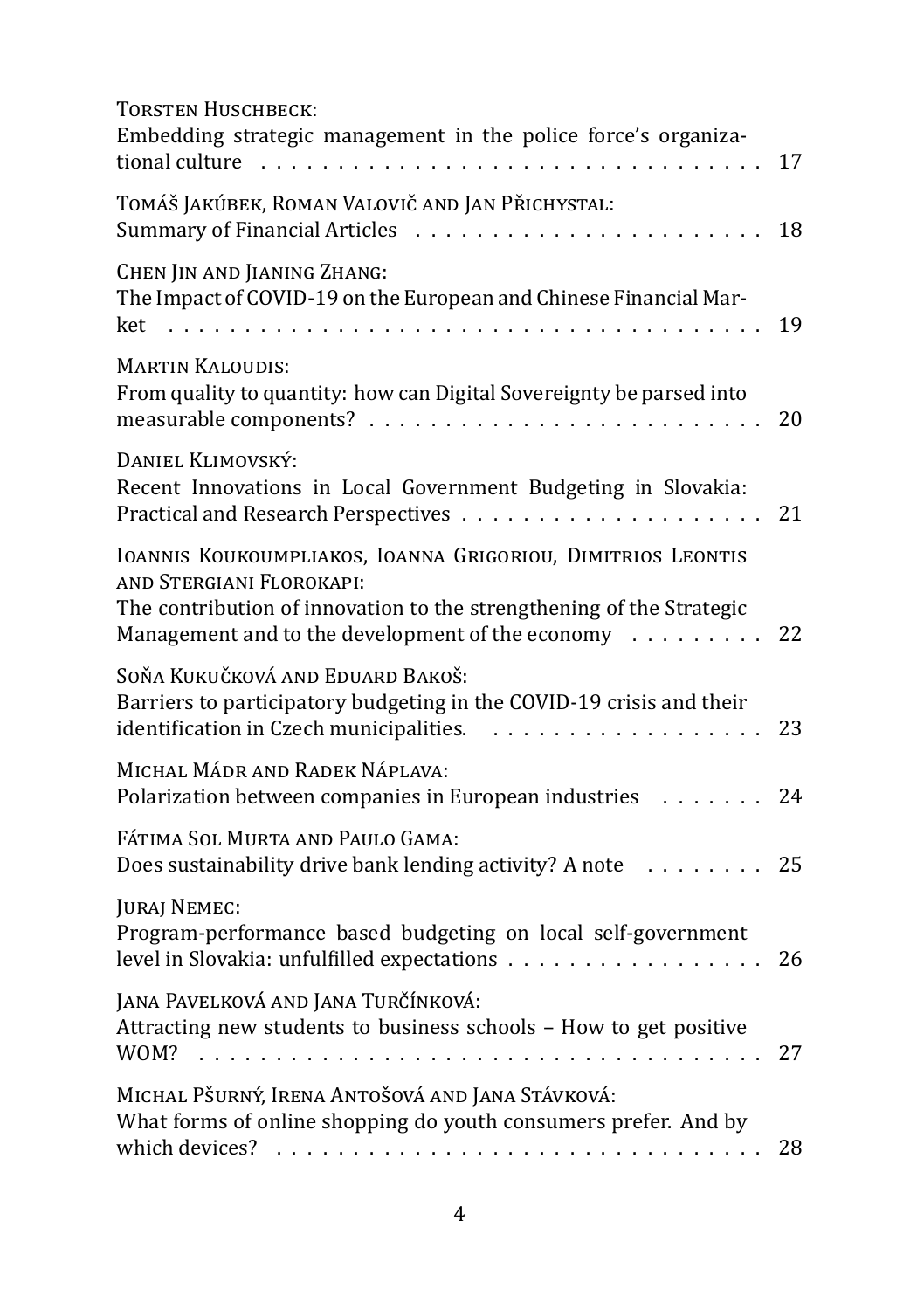| <b>SEBASTIAN SCHROEDEL:</b><br>Sustainable Business Model Pattern Database: A smart way of inno-<br>vation                                                                                                  | 29 |
|-------------------------------------------------------------------------------------------------------------------------------------------------------------------------------------------------------------|----|
| LUCIE SEDLÁKOVÁ:<br>Motivation to employ people with disabilities                                                                                                                                           | 30 |
| HUI SHEN AND JIANING ZHANG:<br>The Performance Impact on Revenue of the Football Clubs                                                                                                                      | 31 |
| MARIA SIRANOVA, MAGDALENA SZYSZKO AND ALEKSANDRA RUTKOWSKA:<br>Effects of central bank communication in European inflation tar-<br>geters<br>.                                                              | 32 |
| JOLANA STEJSKALOVÁ AND HSIU-LANG CHEN:<br>A Collection of Wisdom in Predicting Sector Returns                                                                                                               | 33 |
| MÁRIA MURRAY SVIDROŇOVÁ, ALENA KAŠČÁKOVÁ AND BOHUMÍR KRÁTKY:<br>The impact of participatory budgeting on civic participation                                                                                | 34 |
| BOWEN TIAN AND JIANING ZHANG:<br>Does oil price affect the performance of electronic-vehicle compa-<br>nies in China?                                                                                       | 35 |
| MENBERE WORKIE TIRUNEH, BORIS FISERA AND NIKOLAOS ANTON-<br><b>AKAKIS:</b><br>Telling More with Less: Competitiveness or Productivity?                                                                      | 36 |
| PATRIK VANĚK:<br>Comparison of Classifications of Firm-Level Multinationality                                                                                                                               | 37 |
| JAN VAVŘINA AND LUBOR LACINA:<br>The smallest farms in the EU: A sustainable financial perspective be-<br>hind 2023?<br>$\overline{\phantom{a}}$<br>$\mathbf{r}$<br>$\sim$ $\sim$ $\sim$<br><b>Service</b>  | 38 |
| <b>MAREK ZÁBOJ:</b><br>Consumer Preferences in Purchasing Process Decision of Regional<br>Food                                                                                                              | 39 |
| KLÁRA ZÁLEŠÁKOVÁ:<br>Stock market development as a leading indicator of future economic<br>growth in the BRICS countries<br>.                                                                               | 40 |
| MARTIN ZEJDA, DAVID PROCHÁZKA AND FRANTIŠEK DAŘENA:<br>Design patterns for augmented reality user interface: taking actions                                                                                 | 41 |
| PAVEL ŽIARAN AND EVA ČECHALOVÁ:<br>Measurement of electrodermal activity - a better way of understand-<br>ing the client in the frame of the personal finances<br>$\alpha$ , and a second contract $\alpha$ | 42 |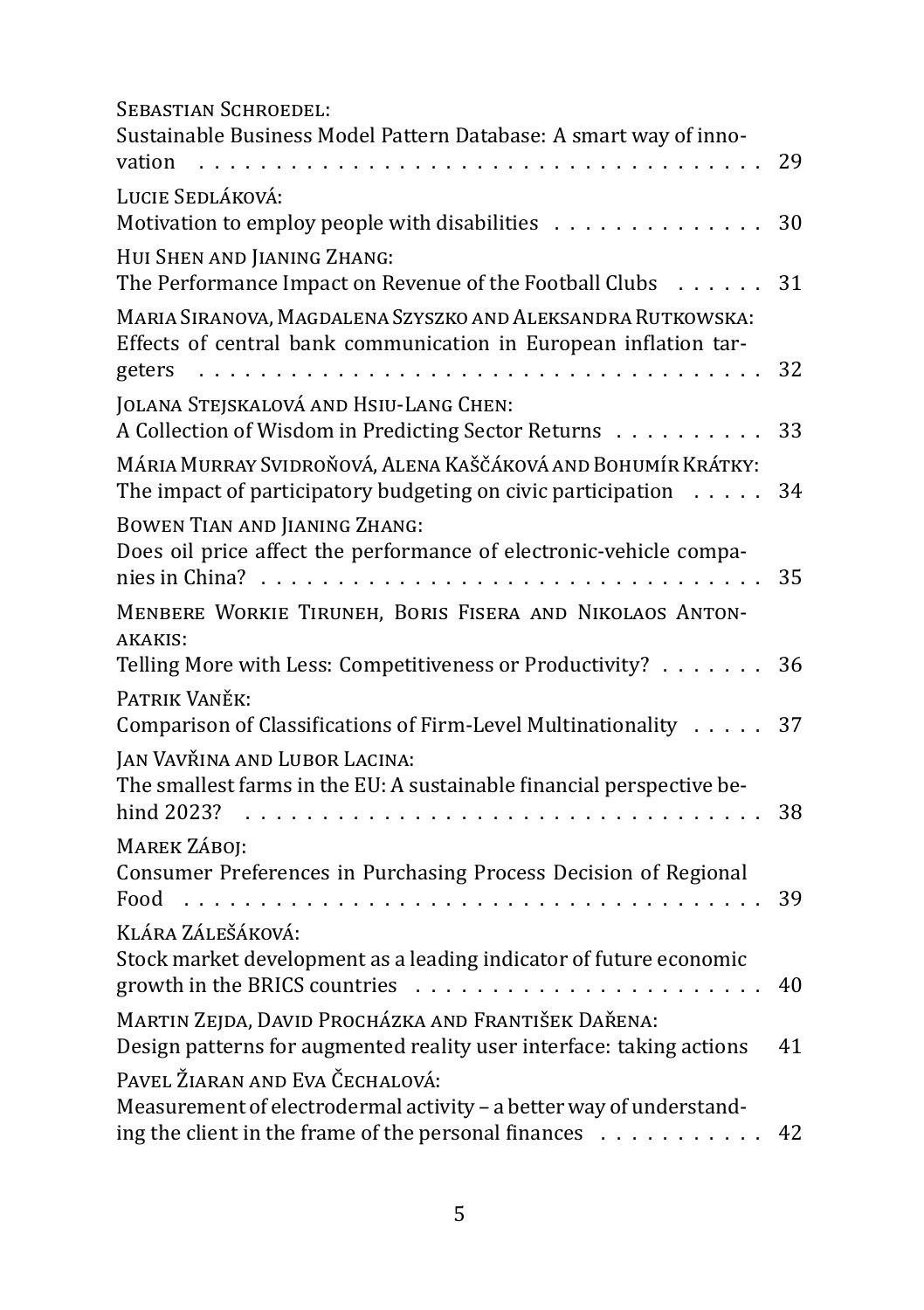## <span id="page-6-0"></span>**Custom-Made Internal Control Systems and Bank Performance; Evidence from Ghana**

Erasmus Yaw Afriyiea

#### **Abstract**

The present study attempts to fill a research gap due to a lack of study on custom-made internal control systems and bank performance in Ghana. The 10 years study (2009 to 2018) consist of fifty-one (51) licensed financial institutions made up of twenty (20) Commercial Banks, ten (10) Savings and Loans Companies, ten (10) Microfinance Companies and eleven (11) Rural and Community Banks. The study uses (ROA) as the performance metric. The independent variables were custom-made control environment, risk assessment, control activities, monitoring, information and communication, and net interest margin. The study found that custommade monitoring, information and communication, control activities and risk assessment had a positive significant impact on return on assets. Net interest margin (NIM) had a significant positive impact on return on asset (profitability). However, the study discovered an insignificant negative relationship between a custom-made control environment and return on assets. The study recommends that bank executives should work together to identify and invest in the best mix of internal control systems that suit their operations and cultural environment.

#### **Keywords**

custom-made internal control systems, bank performance, banking industry

**IEL Classification** G21, G30, G34, G38

<sup>a</sup> Mendel University in Brno, e-mail: xafriyi1@mendelu.cz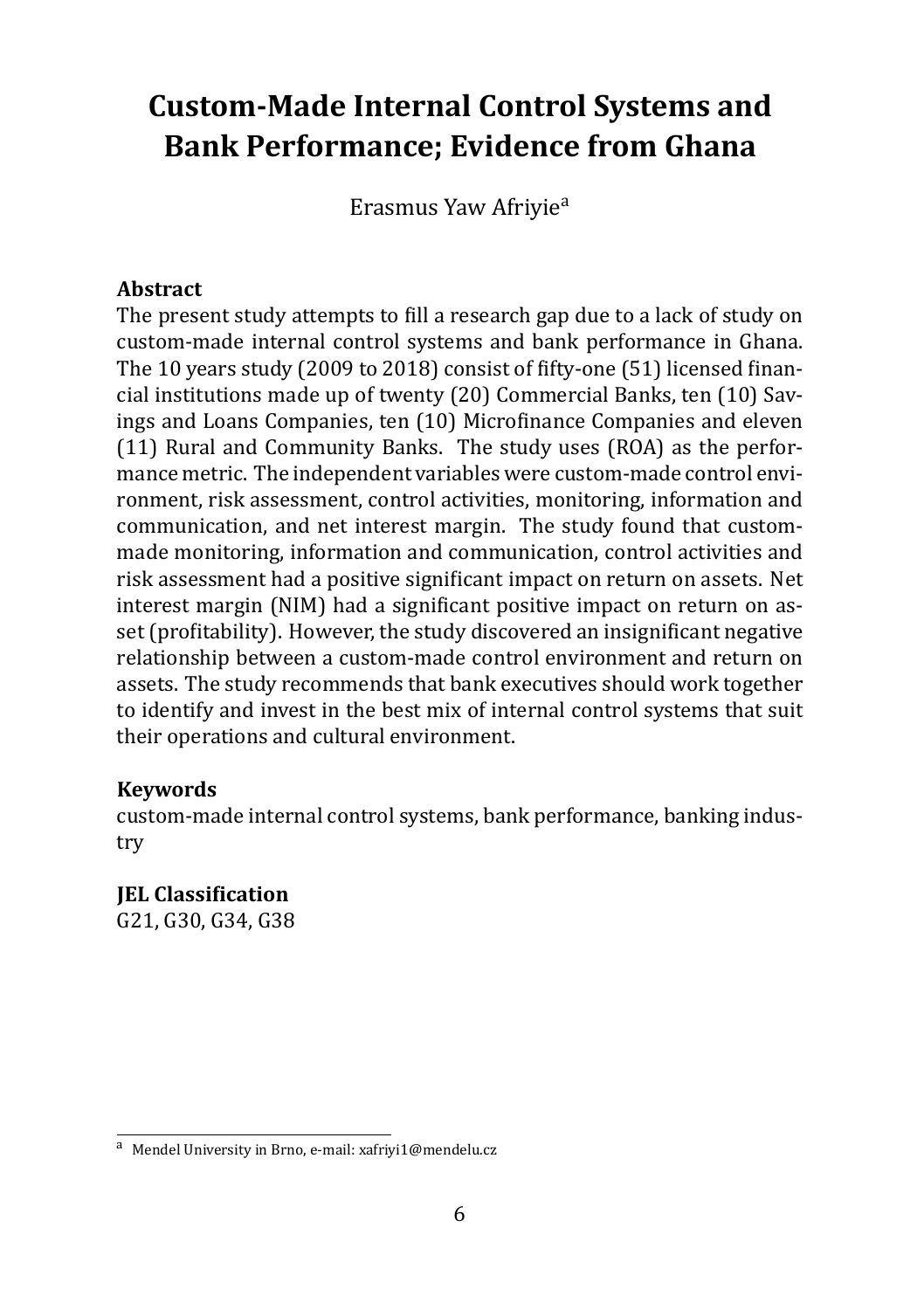# <span id="page-7-0"></span>**Regional self-government and strategic planning: comparison of cases in Czechia and Slovakia**

Ivana Butoracová Šindleryová<sup>a</sup> and Michal Garaj<sup>b</sup>

#### **Abstract**

The presented analysis of self-government regions continuously follows up on the results of the analysis of evaluating strategic planning in Slovakia (Butoracová Šindleryová & Garaj, 2021). The analysis results shows various findings concerning principles of elaboration of plans, continuity in planning periods, compliance with laws, validity and timeliness of plans, scope and number of laws, transparency, targeted areas of planning, etc. The initial analysis focuses on the comparison of selected four cases: Zlín Region, South Moravian Region (two in Czechia), Trnava Region and Trenčín Region (two in Slovakia). The selection was made due to regional proximity. Analytical categories focus on identifying and comparing the following criteria: scope of legislation acts governing strategic planning, areas of strategic planning, timeliness of strategic documents, mandatory or voluntary principle of processing, compliance with the strategy by law, continuity and order of planning periods, archive availability, presence of ongoing control evaluation, inclusion of action plans and type of publication. The available results show greater or lesser differences in all indicators and they appear between individual cases, in both interstate and innerstate comparisons.

#### **Keywords**

strategic planning, selfgovernment, region, comparison, casestudy, analysis, evaluation, law

**IEL Classification** H7, O2

<sup>a</sup> University of St. Cyril and Methodius in Trnava, e-mail: ivanasindleryova@gmail.com

<sup>b</sup> University of St. Cyril and Methodius in Trnava, e-mail: michalgaraj.ucm@gmail.com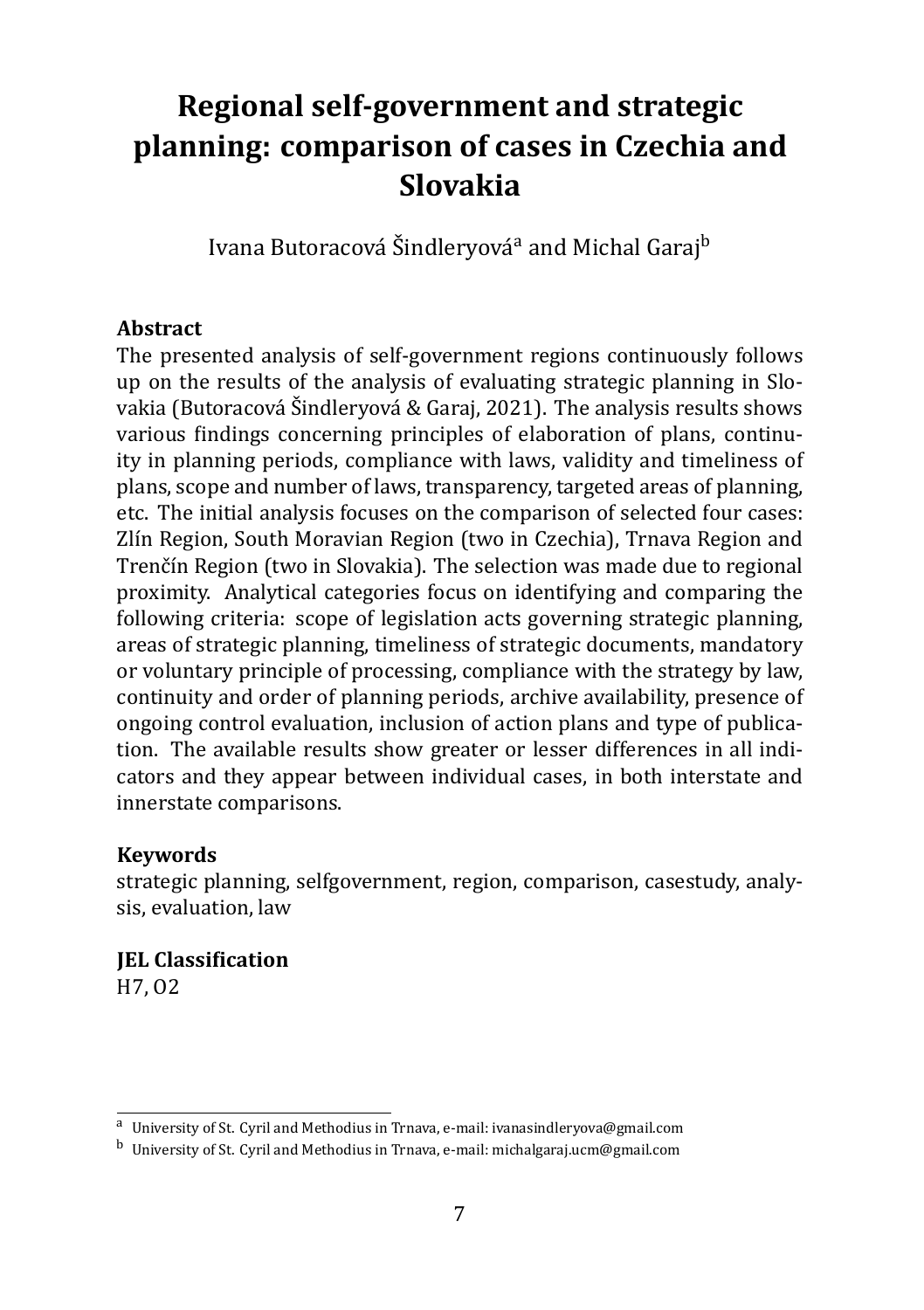# <span id="page-8-0"></span>Debt, Liquidity, Profitability and Investment **Behavior on the Corporate Level**

Renat Dashkina

#### **Abstract**

This paper provides new evidence on how the corporate characteristics (debt leverage, liquidity, and profitability) affects companies' investment decision in Poland during 2012–2020.

By analyzing how the investment activity of 409 companies from 7 nonfinancial industries (agriculture, mining, utilities, construction, manufacturing, trade, and transportation) in Poland responded to changing corporate variables between 2012 and 2020 we reveal some interesting discoveries in the framework of investment decision making.

We show that polish companies from various non-financial industries react differently to the changes of corporate variables, as well as companies with different sizes and capital structures (debt leverage); we also find that investment activity during the European debt financial crisis and after it is quite different and selected variables sufficiency for investment decision making is changing.

The study could be valuable for the scientific community while searching for an answer in the fields of corporate investments as well as for the companies themselves while making investment decisions and for the external financial industry during an assessment of companies' financial needs and arising investment opportunities.

### **Keywords**

corporate debt, liquidity, profitability, investment behavior, investments

#### **IEL Classification** G31, G32

<sup>a</sup> Kazan Federal University, Masaryk University, e-mail: rmdashkin@gmail.com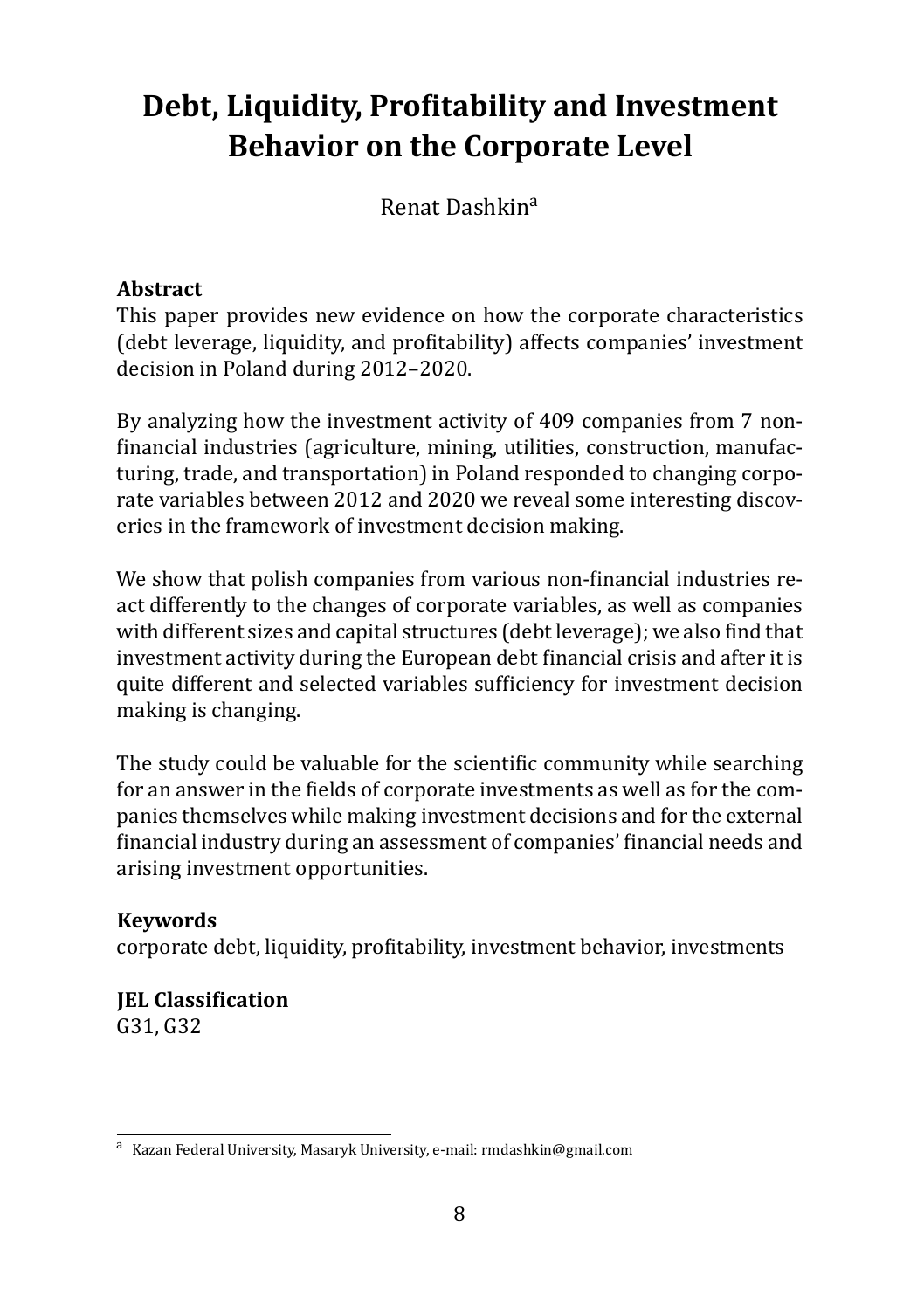# <span id="page-9-0"></span>**Interdependence of INDUSTRY 4.0 and engine maintenance**

Christian Fauskaa

#### **Abstract**

Industry 4.0 is about to revolutionize engine maintenance and support systems with predictive and analytical technologies. Available academic research probes into different expert technologies but lacks a comprehensive overview of available standards and their interaction. This paper summarizes and contrasts available technologies based on a systematic review of empirical research and suggests integrating available solutions to a new industry 4.0 based comprehensive maintenance concept.

#### **Keywords**

industry 4.0, maintenance engineering, preventive maintenance, shop floor control, smart factory

#### **JEL Classification** L600

a Comenius University in Bratislava, e-mail: fauska1@uniba.sk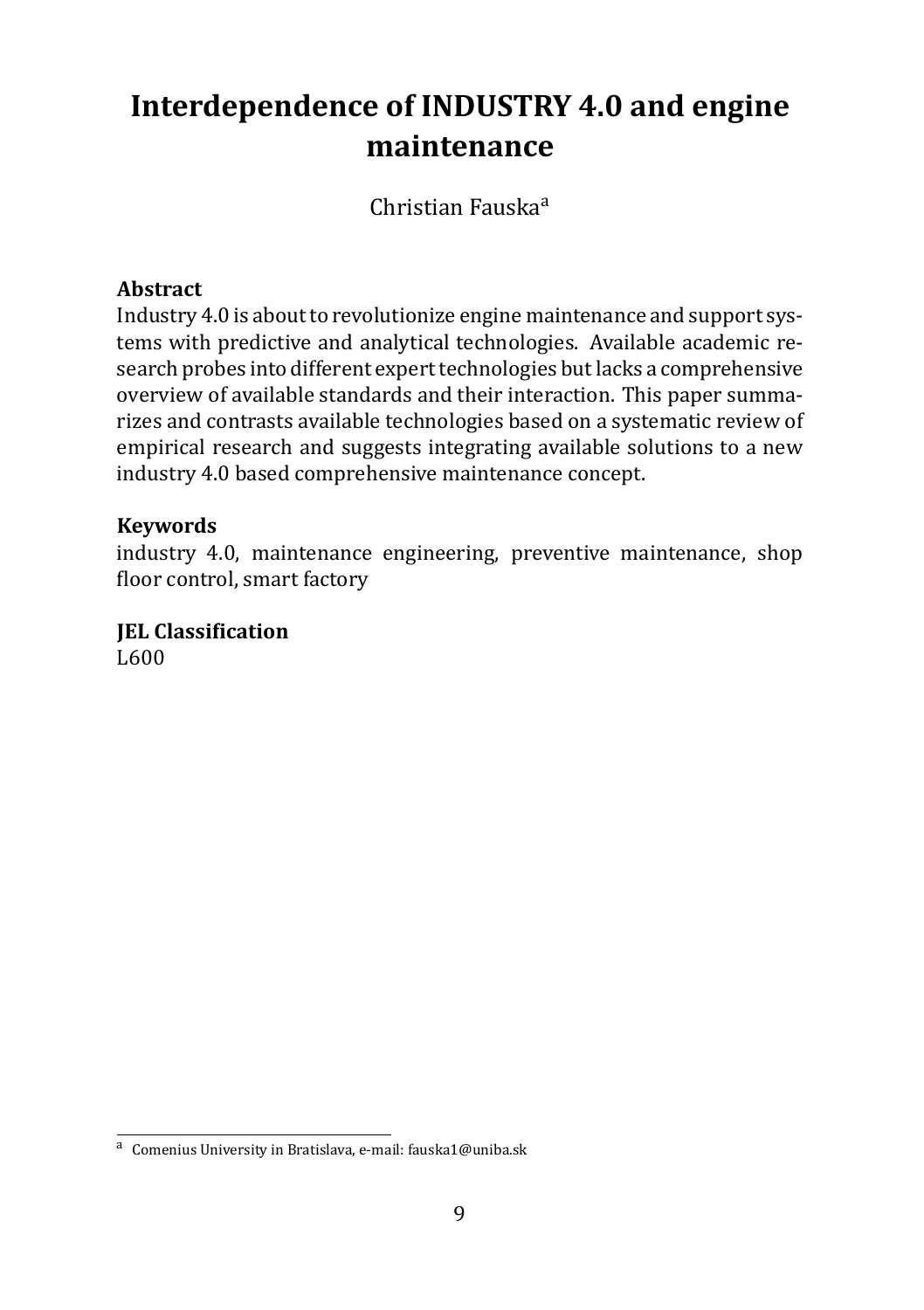# <span id="page-10-0"></span>**A highway is not a panacea: Evaluating local impact of a new highway on the labor market in Slovakia**

Jan Fidrmuc<sup>a</sup>, Martin Hulényi<sup>b</sup>, Kristína Gardoňová<sup>c</sup> and Zuzana Zavarskád

#### **Abstract**

In this paper, we explore the effect of transport infrastructure on regional labor markets by examining the impact of a new highway in central Slovakia, put into use in two stages: in 2000 and 2011. Our results show that although the unemployment declined after the construction of the highway for the whole region, opposing effects can be observed at the municipal level: a decrease of unemployment in the municipalities near the first highway segment and a surge in unemployment rate in the municipalities in the vicinity of the second section. A possible explanation for these divergent effects could be the different characteristics of the two regions, such as the availability of human capital or the degree of industrialization.

**Keywords**

infrastructure, regional development, unemployment

**JEL Classification** 

O18, R58, E24, H54

a PRIGO University, e-mail: jan.fidrmuc@prigo.cz

<sup>b</sup> Université de Lille, e-mail: martin.hulenyi@gmail.com

<sup>&</sup>lt;sup>c</sup> Institute for Strategy and Analysis, e-mail: kristina.gardonova@vlada.gov.sk

<sup>d</sup> The Vienna Institute for International Economic Studies, e-mail: zavarska.z@gmail.com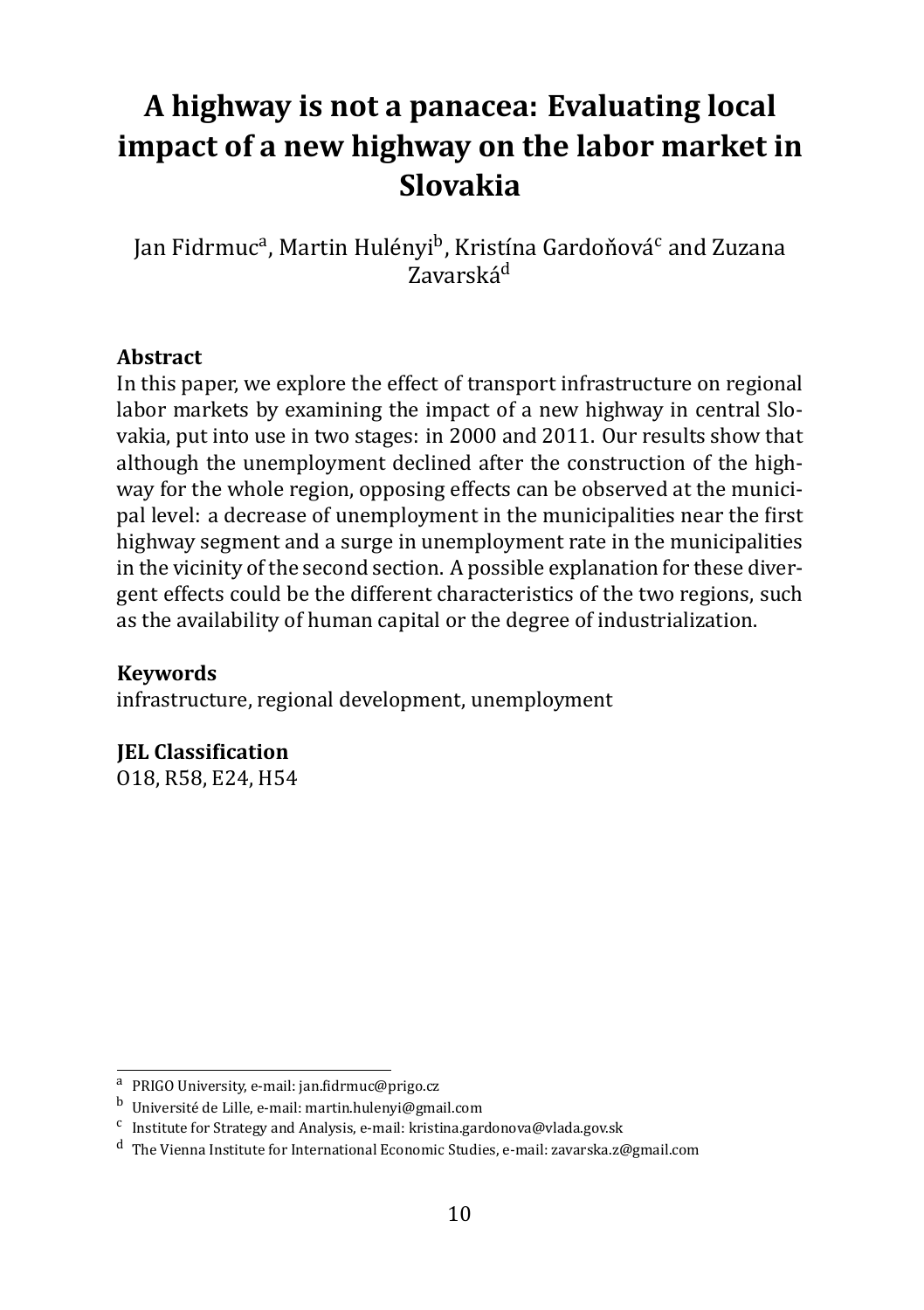### <span id="page-11-0"></span>**Economic and Institutional Effects of Populism**

Jarko Fidrmuc<sup>a</sup>, Fabian Reck<sup>b</sup> and Yannick Scharf<sup>c</sup>

#### **Abstract**

While much research has been done on the causes of populism, consequences of government takeovers by populist parties remain underresearched. This paper contributes to the broad field of research on consequences of populism and to specific research on the countries under consideration by quantitatively analyzing and comparing five cases: Hungary, the Czech Republic and Poland are considered as main Central European populist-led countries, Slovakia & Austria are added having populistinfluenced governments. For empirically estimating the impact of populist government takeovers on key economic and institutional variables the synthetic control method and difference in-difference analysis are used. The results show that scores for indicators related to quality, reactiveness and anti-corruption efforts of governments predominantly declined. Those observations stand in stark contrast to converse core promises made by all the considered populist parties. For the economic variables, results are mixed, with negative trend regarding GDP p.c. and productivity in Hungary, moderately positive developments in Poland and scant significant observations in the Czech Republic. Finally, the employment of two methods and varying controls allows methodological comparisons.

#### **Keywords**

populism, governance indicators, growth, institutional change, synthetic controls

**IEL Classification** 

E02, P48, D72, C26

<sup>&</sup>lt;sup>a</sup> Zeppelin University Friedrichshafen, e-mail: jarko.fidrmuc@zu.de

<sup>&</sup>lt;sup>b</sup> Zeppelin University Friedrichshafen, e-mail: fabian.reck@zu.de

c Zeppelin University Friedrichshafen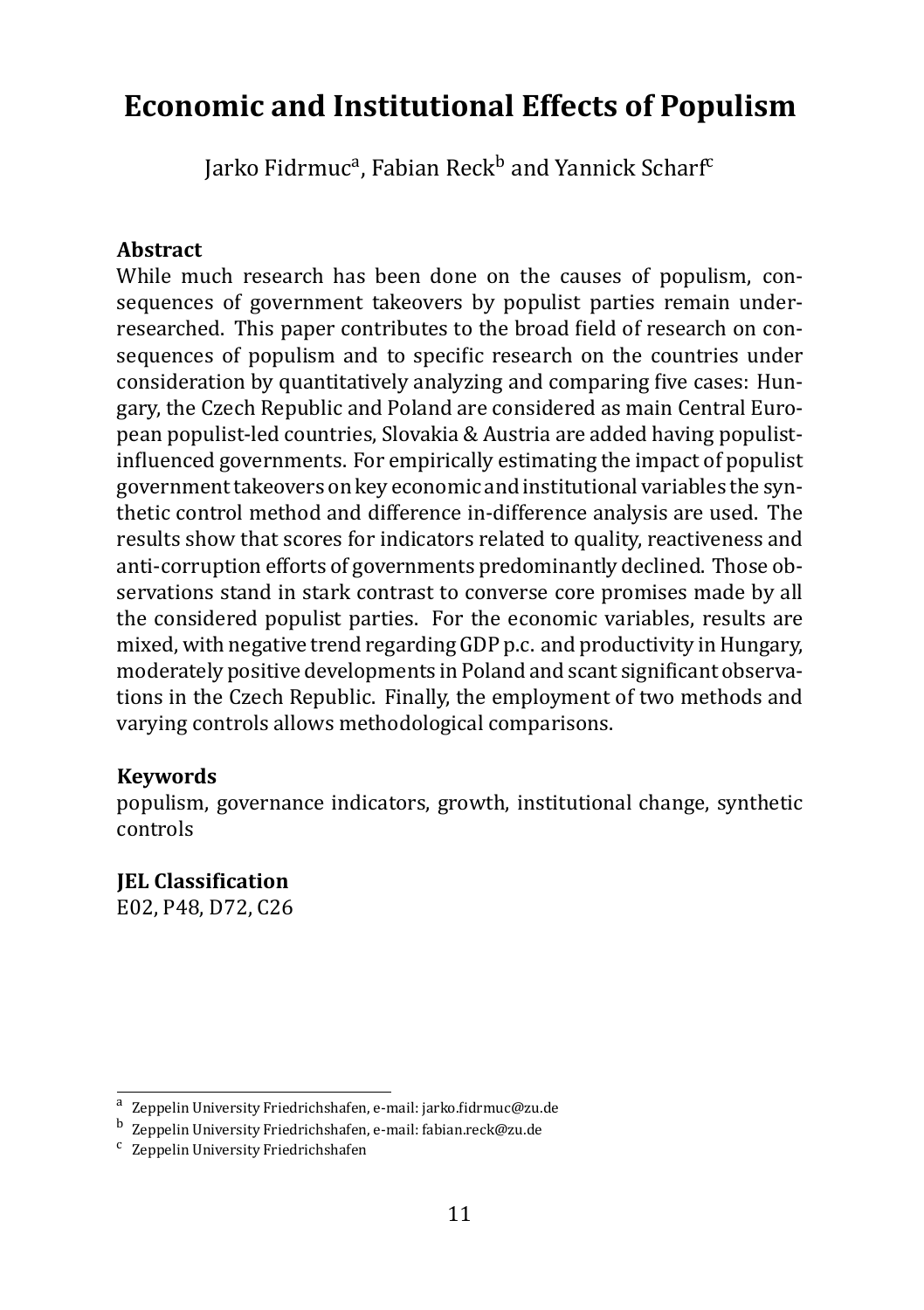### <span id="page-12-0"></span>**Exchange Rates and the Speed of Economic Recovery: The Role of Financial Development**

Boris Fisera<sup>a</sup>

#### **Abstract**

We study the influence of the exchange rate on the speed of economic recovery in a sample of 66 developed and developing economies over the years 1989–2019. First, we provide motivational evidence that the relationship between the exchange rate and the economic growth is weaker during the period of economic recovery than during general economic expansion. Second, we use an interacted panel VAR (IPVAR) model to investigate the effect of real undervaluation on the speed of economic recovery after external shock. We find evidence that although a weaker/undervalued domestic currency increases the speed of economic recovery, its positive effect seems to be limited in size. Furthermore, we also explore the role of financial development in influencing the effectiveness of undervalued/weak domestic currency in stimulating the economic recovery. We find that the higher level of financial development seems to limit the negative effect of an overvalued currency on the speed of economic recovery, but not to influence the effect of undervalued currency on economic recovery.

#### **Keywords**

economic recovery, exchange rate, currency depreciation, real undervaluation, financial development, interacted panel VAR (IPVAR)

**IEL Classification** F10, F30, F31, F43

a Institute of Economic Studies, Charles University, e-mail: boris.fisera@fsv.cuni.cz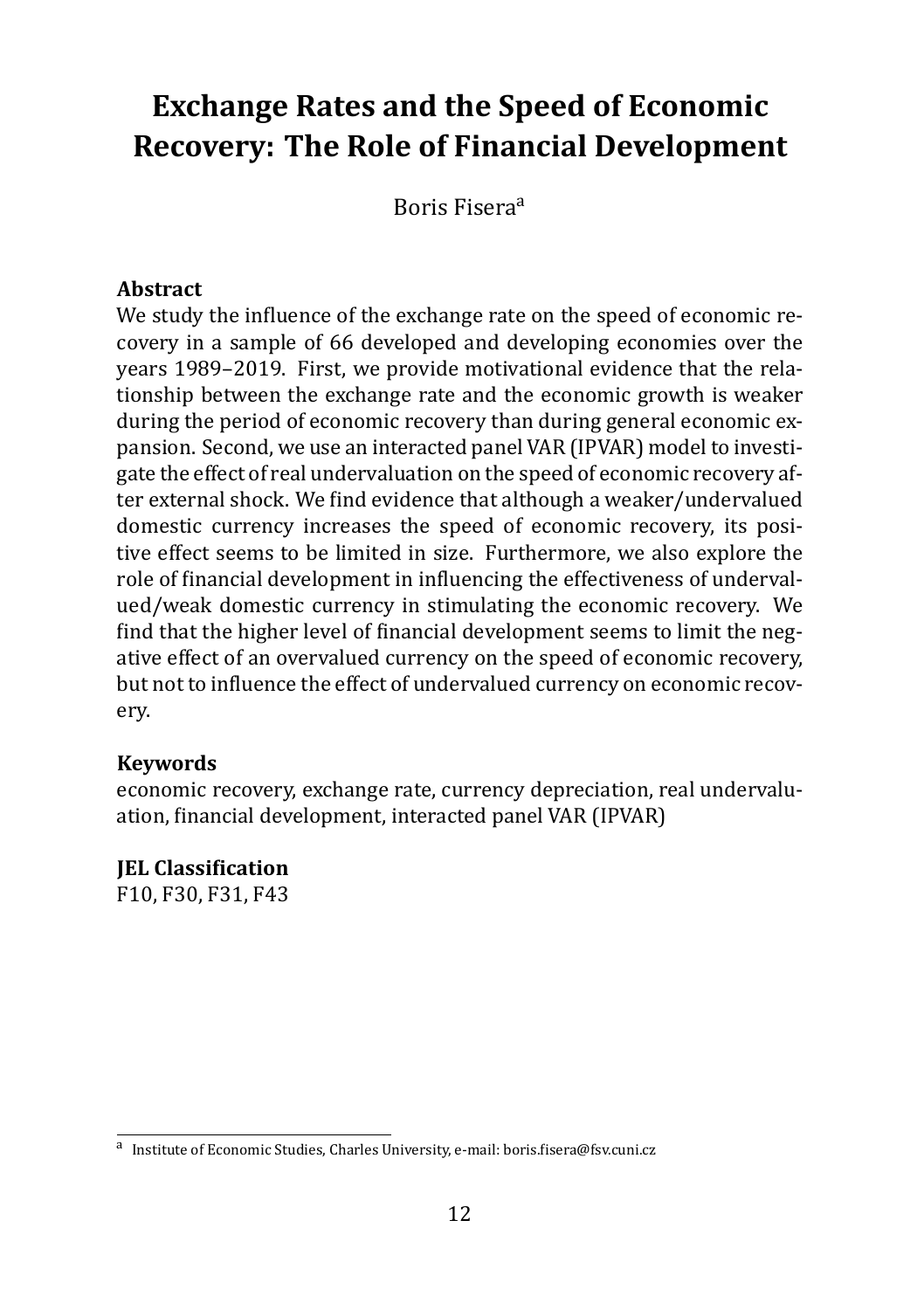# <span id="page-13-0"></span>**Foreign Direct Investment, Domestic Investment, and Economic Growth: Evidence from OECD Countries**

Emre Gokcelia

#### **Abstract**

This study assesses the impact of FDI inflows on economic growth and domestic investment in a panel of OECD countries during the period of 1990– 2017 by utilizing the method of fixed-effects and system GMM. The findings show that FDI inflows are positively and significantly associated with the economic growth of the host economy. Furthermore, this research reveals that FDI inflows from developed countries contribute to the growth rate in the receiving economy while FDI from developing countries shows no significant effect. I also find no evidence of significant effect of FDI on domestic investment. Nevertheless, only FDI from developed countries shows a crowding-in effect on domestic investment.

#### **Keywords**

foreign direct investment, economic growth, domestic investment, crowding in/out, OECD

**IEL Classification** E22, F21, F23, F43, O47

<sup>a</sup> Brunel University London, e-mail: emre.gokceli@brunel.ac.uk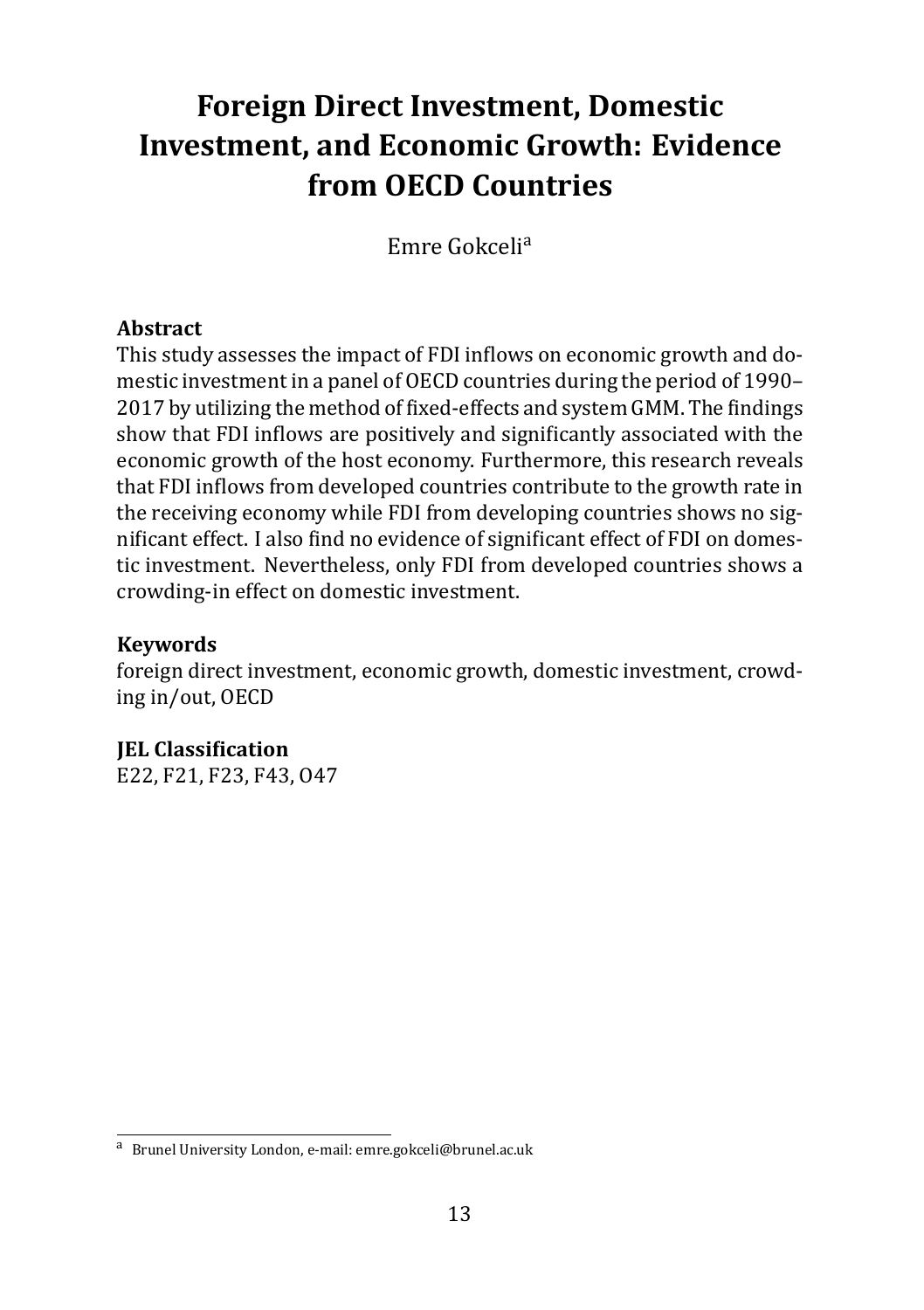# <span id="page-14-0"></span>**Youth ϐinancial literacy and responsibility for their debts, including their enforcement in execution and debt relief process in the Czech Republic compared to EU**

Roman Hlaviczka<sup>a</sup>, Dagmar Bařinová<sup>b</sup> and Michaela Dlabajová<sup>c</sup>

#### **Abstract**

Debt is a wide economic issue for many citizens of the Czech Republic, especially debts arising in their childhood and which are currently being dealt with by Member States worldwide. Such a possible solution to this problem may be to adopt a new strategy to address financial literacy issues, so far from primary school' education up to the adulthood'. In the past, youngsters' debts were also a problem in the Czech legislation, which is now to be addressed by the amendment to the Insolvency Act. Many youth's debts are resolved by insolvency which, according to the current amendment to the Insolvency Act, simplifies this process for youth, but on the other hand some conditions for successful debt relief must be met. A survey of financial literacy run in primary and secondary schools found that the level of financial knowledge of pupils did not differ so it cannot be assumed that pupils in higher education would be better off with financial literacy compared to pupils in primary schools.

#### **Keywords**

financial literacy, responsibility, debt, execution process, chisquare test

### **IEL Classification**

A22

<sup>&</sup>lt;sup>a</sup> Silesian University in Opava, School of Business Administration in Karviná, e-mail: roman.hlawiczka@opf.slu.cz

 $<sup>b</sup>$  VŠB – Technical University of Ostrava, e-mail: dagmar.barinova@vsb.cz</sup>

 $\rm ^c$  VŠB – Technical University of Ostrava, e-mail: michaela.dlabajova.st@vsb.cz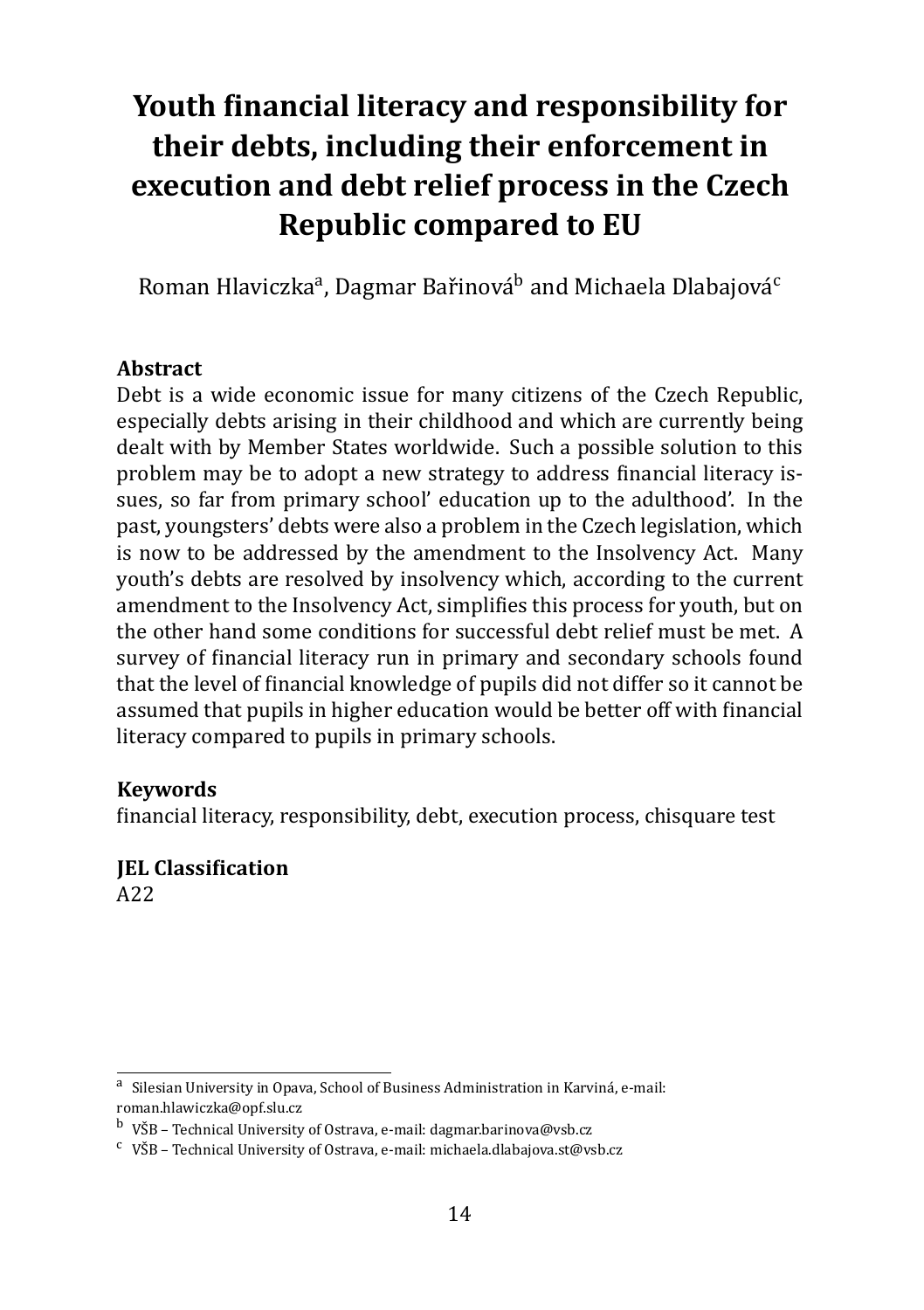### <span id="page-15-0"></span>**Price Dynamics of Non-Fungible Token: The Case of the Digital Arts Market**

Florian Horky<sup>a</sup>, Carolina Rachel<sup>b</sup> and Jarko Fidrmuc<sup>c</sup>

#### **Abstract**

While real incomes declined and the global art market stagnated, the digital art market was booming in recent years. This was partially due to its connection with non-fungible token, which allow any unique goods to be mapped in a digital environment for the first time. Therefore, digital arts can be sold very easily, with the change of ownership recorded nearly instantaneously in the blockchain. Using unique individual data from the online art NFT marketplace SuperRare, we combine classical econometric tools with recent machine learning approaches (LASSO, LARS). We show that individual descriptions of artworks inhibit information value for digital art prices. Moreover, we show that NFT cannot be viewed as a simple derivative to cryptocurrencies.

#### **Keywords**

digital arts, non-fungible token, hedonic prices, lasso regression, blockchain

#### **JEL Classification**

Z11, E31, N20, L86, G41

<sup>&</sup>lt;sup>a</sup> Zeppelin University Friedrichshafen, e-mail: f.horky@zeppelin-university.net

<sup>&</sup>lt;sup>b</sup> Zeppelin University Friedrichshafen, e-mail: c.rachel@zeppelin-university.net

<sup>&</sup>lt;sup>c</sup> Zeppelin University Friedrichshafen, e-mail: jarko.fidrmuc@zu.de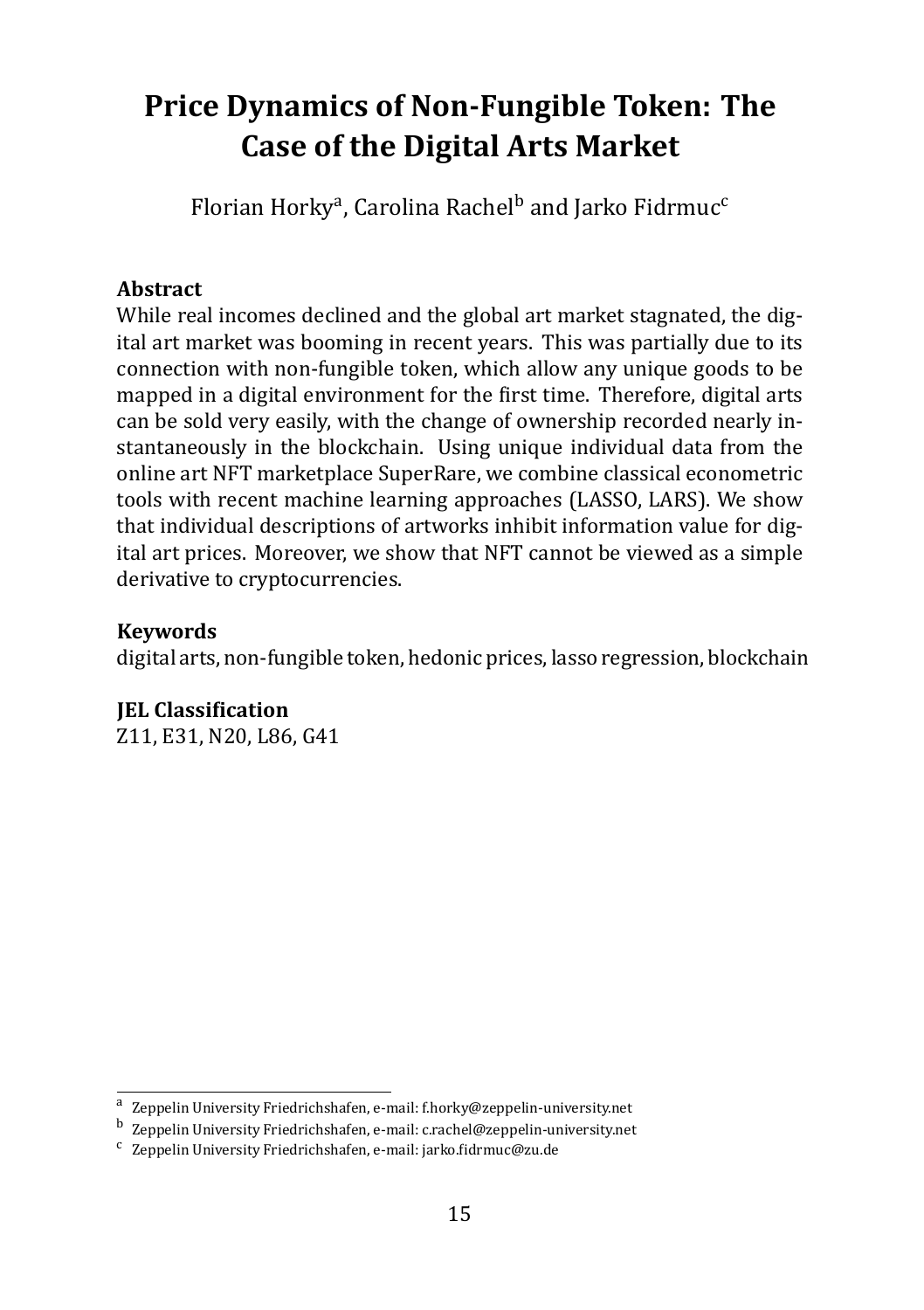### <span id="page-16-0"></span>**Determinants of Drinking Water Treatment Costs in the Czech Republic**

Eva Horváthová<sup>a</sup>

#### **Abstract**

We study the factors affecting the drinking water production costs as understanding these aspects is crucial for choosing a cost-effective solution for public drinking water supply systems. Especially we test the impact of the source of raw water (groundwater vs. surface water), the amount of drinking water produced, electric power consumption and applied treatment technologies and chemicals on the drinking water production costs in the Czech Republic in 2018. The outcome of the regression can be used for the valuation of groundwater purification by the replacement cost method and hence also within the System of Environmental-Economic Accounting – Ecosystem Accounting (SEEA EA). The results suggest that drinking water production from groundwater is cheaper than from surface water. Even though drinking water production from groundwater is cheaper than from surface water, the application of some technologies can increase the production cost. Application of some treatment methods, e.g. demanganization, to groundwater can increase groundwater production costs over surface water production costs.

#### **Keywords**

drinking water, groundwater, replacement cost method, treatment costs, System of Environmental-Economic Accounting – Ecosystem Accounting (SEEA EA)

#### **IEL Classification**

L95, O13, O47, Q25, Q51, Q53, Q57

<sup>a</sup> Mendel University in Brno, e-mail: eva.horvathova@mendelu.cz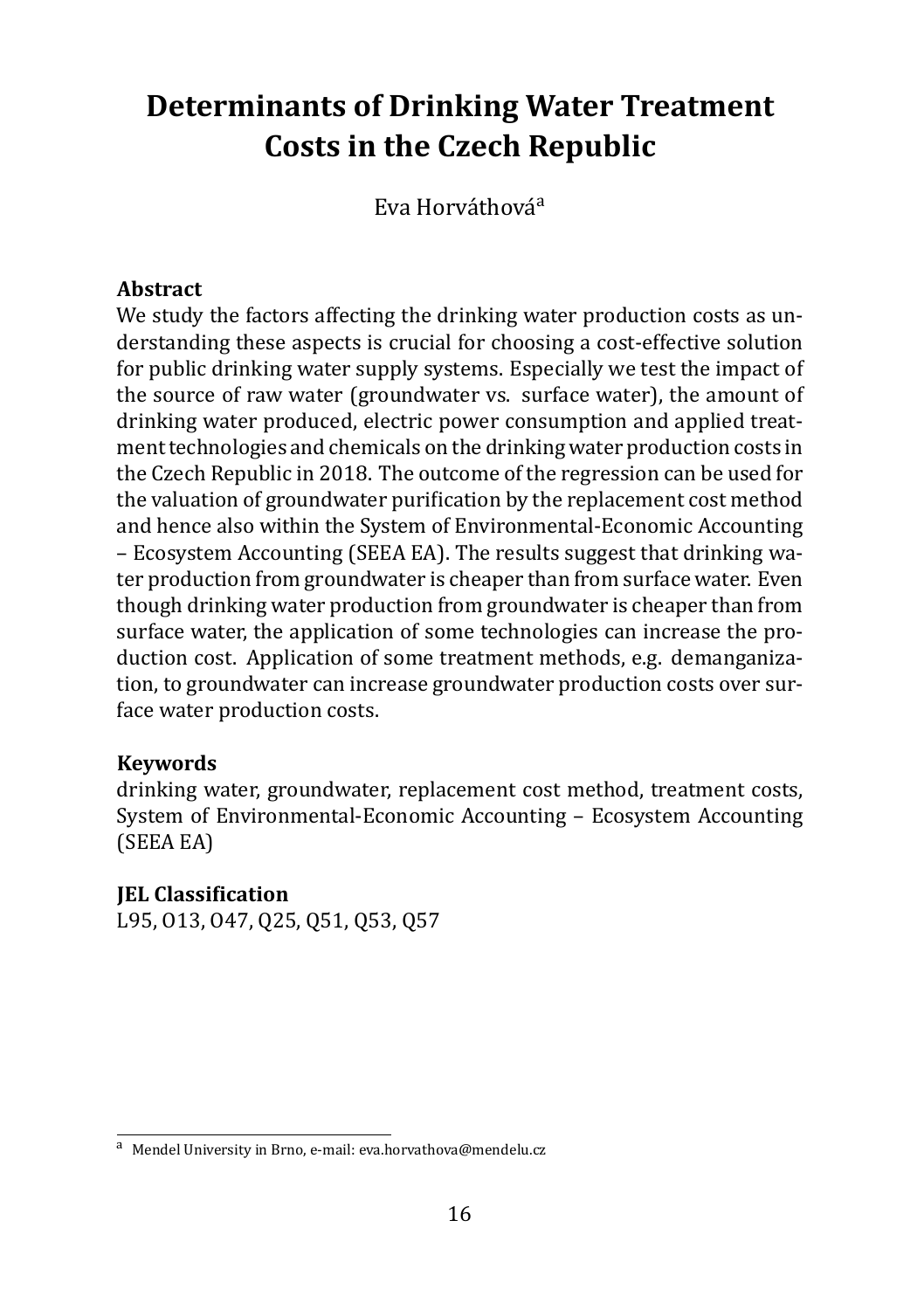# <span id="page-17-0"></span>**Embedding strategic management in the police force's organizational culture**

Torsten Huschbecka

#### **Abstract**

This paper examines which approaches to strategic management may be found in the police's organizational culture, which is often disconnected from economic knowledge. The question is, how far strategic considerations are currently embedded in the police's organizational culture. The focus of the research is on the decision-making processes around the acquisition of a police resource. This is a piece of a larger strategic decision that must be taken in principle and is based on the author's earlier risk assessments. A literature review is undertaken for this aim, which is confined to only the most recent sources. Existing sources that communicate internal German police opinions are consulted. Given the difficulty of a task, responses to parliamentary questions from German interior ministries, as well as the experiences of European police forces on the subject, were employed. It is worth noting that the police and its members are dealing with more violence, as well as a loss of reputation from segments of the populace who are becoming increasingly critical across borders. The author finds that strategic management is not fully entrenched in the police force, but it is on the rise. The previously asked scientific question can therefore only be answered in a contradictory manner.

#### **Keywords**

strategy, critical factor, strategic management process, police force, police baton

**IEL Classification** L20, L89, M19

<sup>&</sup>lt;sup>a</sup> Comenius University in Bratislava, e-mail: huschbeck1@uniba.sk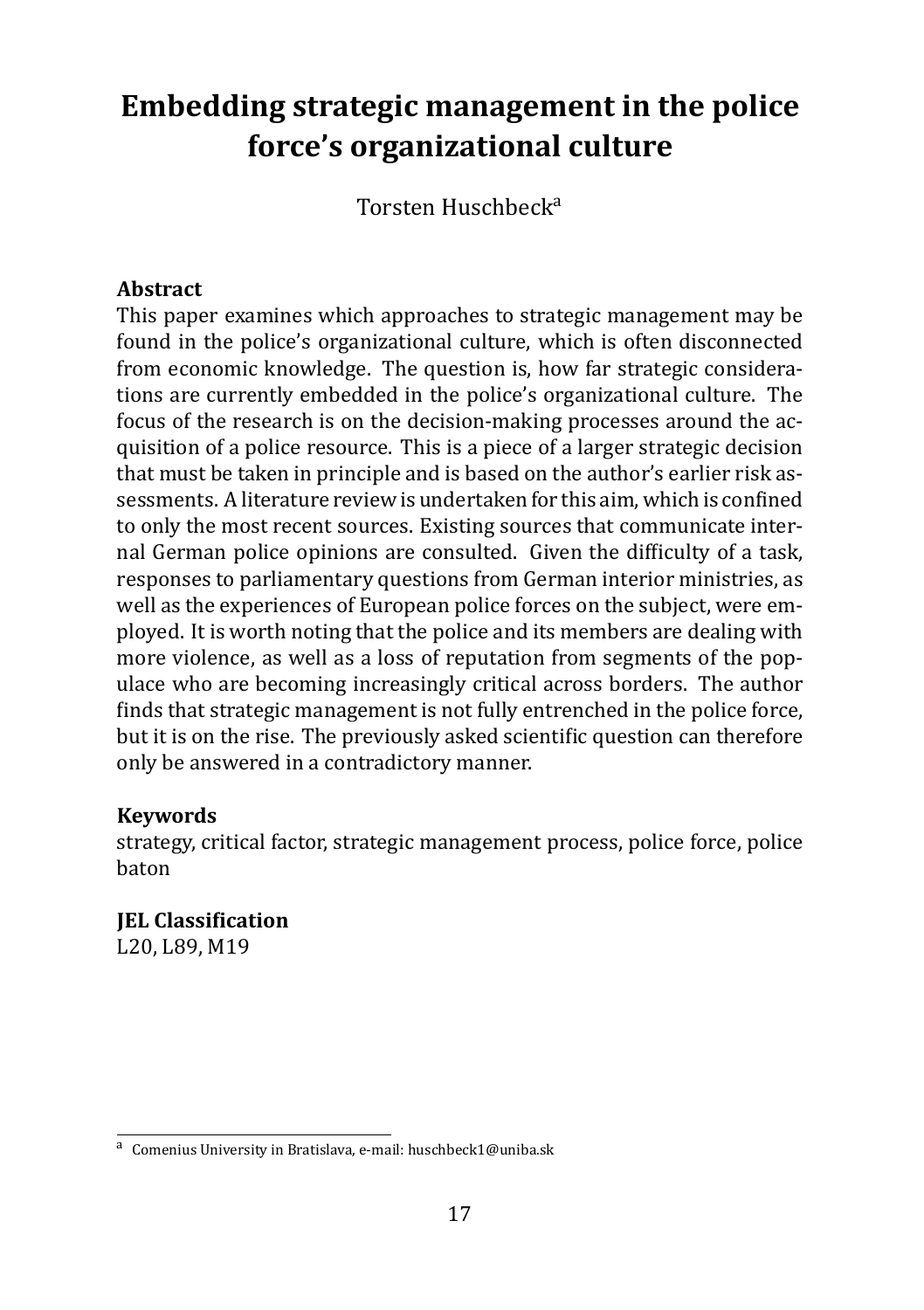### <span id="page-18-0"></span>**Summary of Financial Articles**

Tomáš Jakúbek<sup>a</sup>, Roman Valovič<sup>b</sup> and Jan Přichystal<sup>c</sup>

#### **Abstract**

The Summary of Financial Articles (SFA) application is intended for obtaining articles in the field of financial markets published by various online media and their subsequent analysis. The aim is to facilitate the work of financial analysts, who have to process a large amount of information on a daily basis, use it to create a picture of the state of financial markets and individual securities, and then issue recommendations to customers on their trading strategy. Gathering the articles and news from online sources is very demanding process due to the technologies used there and ever-changing structure of these web sites. Not only the web application but also the API for integration into customer applications is available.

#### **Keywords**

natural language processing, machine learning, sentiment analysis, text summarization, SFA application, web application

### **JEL Classification**

L86

<sup>a</sup> Mendel University in Brno, e-mail: tomas.jakubek@mendelu.cz

<sup>b</sup> Mendel University in Brno, e-mail: roman.valovic@mendelu.cz

<sup>c</sup> Mendel University in Brno, e-mail: jan.prichystal@mendelu.cz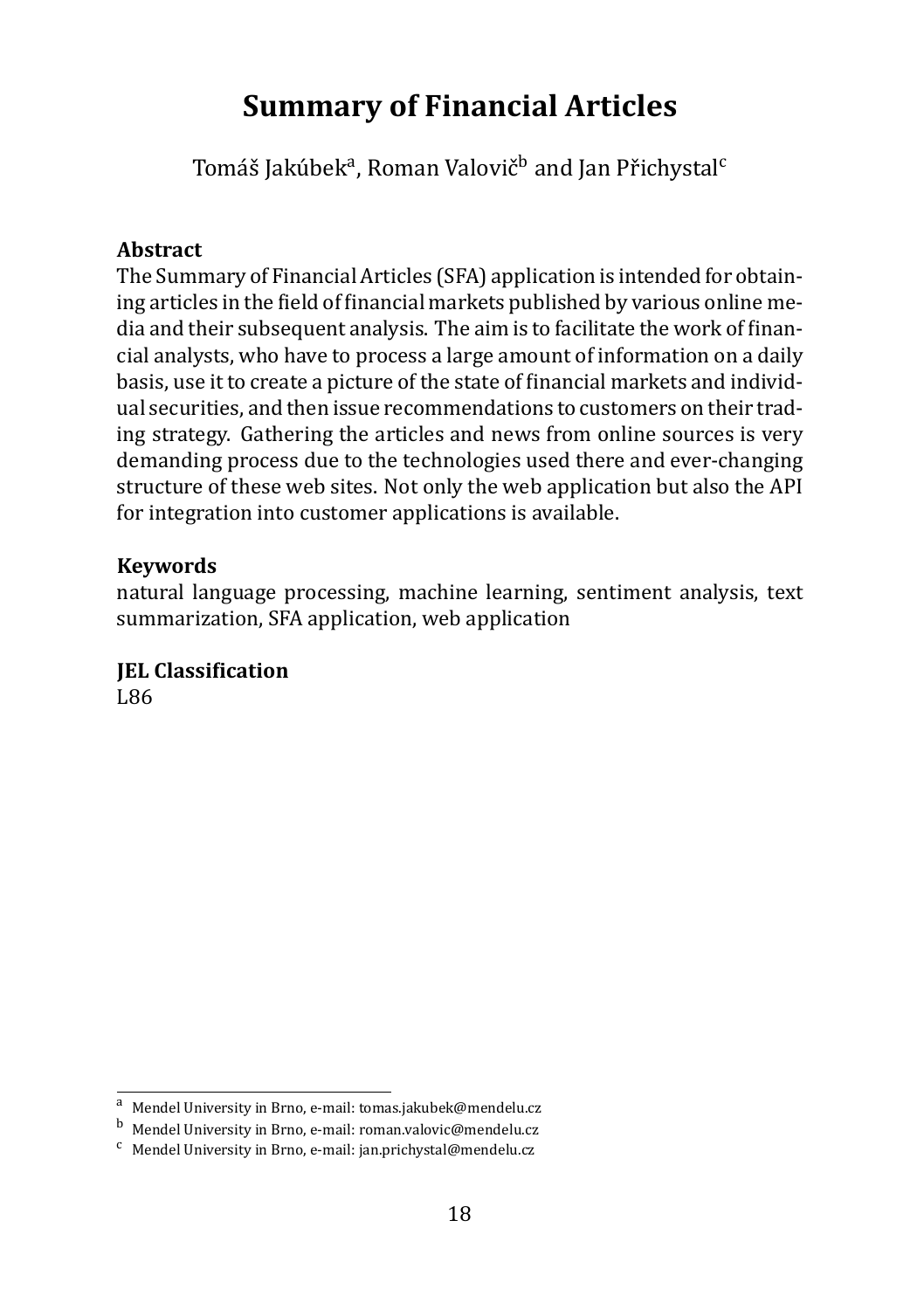### <span id="page-19-0"></span>**The Impact of COVID-19 on the European and Chinese Financial Market**

Chen  $\text{lin}^a$  and Jianing Zhang<sup>b</sup>

#### **Abstract**

COVID-19 strongly influences the global financial markets. Our research lied in discovering its Impact. Therefore, we used eight months' data, including daily price changes of the Chinese Index and the daily price changes of the European index. Then, we found COVID-19 Impact on different financial markets. We took the cumulative daily number of confirmed cases and daily deaths in Europe and China as quantified bad news and collected the degree of influence of the two indexes on stock indexes. Finally, it briefly summarized COVID-19 has a negative impact on the European and Chinese Financial Market, but the specific degree of impact is different.

#### **Keywords**

COVID-19, financial crisis, european financial markets, chinese financial markets

**JEL Classification** G01, G10

<sup>&</sup>lt;sup>a</sup> College of Business and Public Management, Wenzhou-Kean University, e-mail: jinche@kean.edu

<sup>&</sup>lt;sup>b</sup> College of Business and Public Management, Wenzhou-Kean University, e-mail: jianingz@wku.edu.cn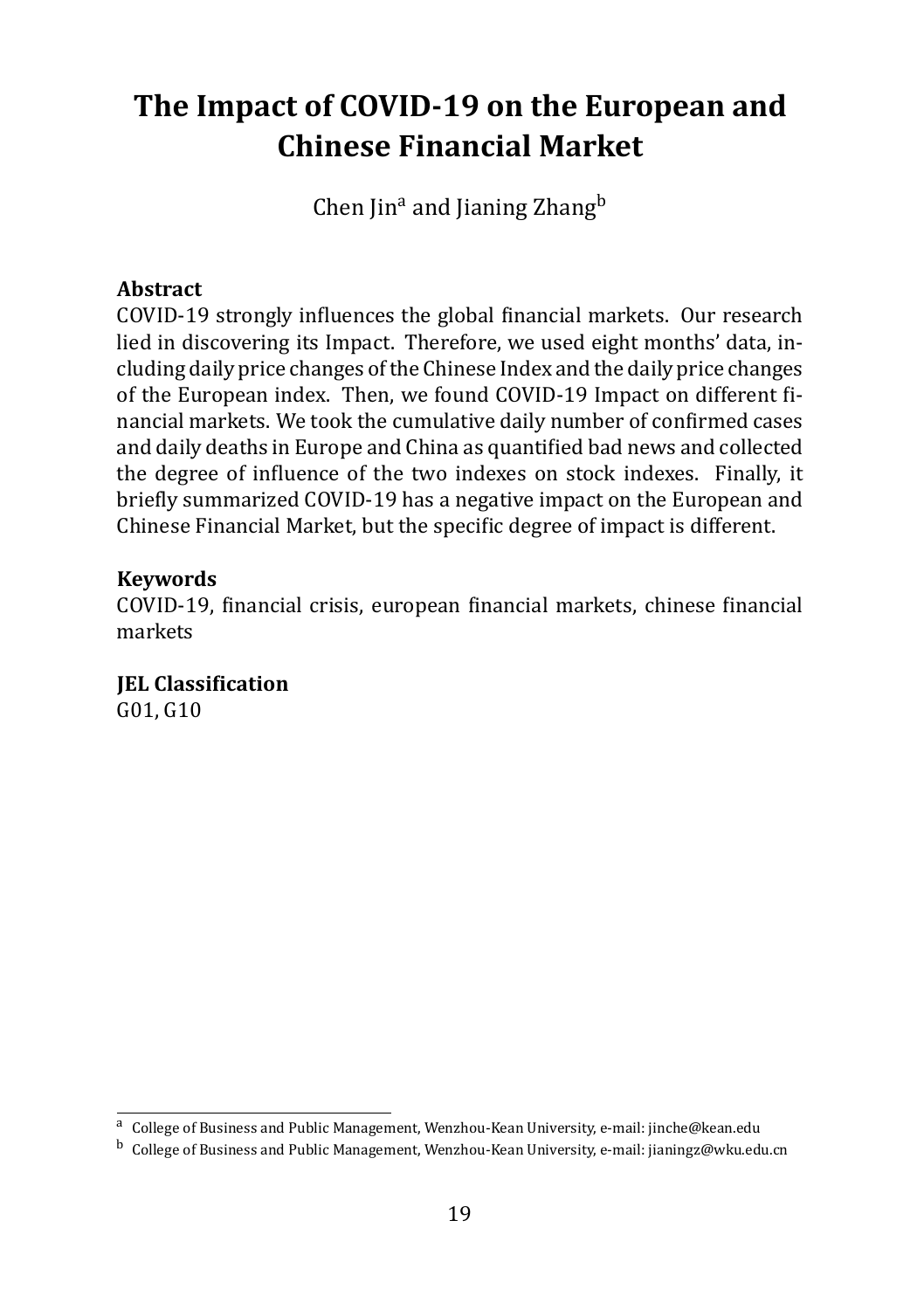### <span id="page-20-0"></span>**From quality to quantity: how can Digital Sovereignty be parsed into measurable components?**

Martin Kaloudis<sup>a</sup>

#### **Abstract**

The use of digital technologies for state-relevant institutions, government organisations and administrations has grown steadily in recent decades. Therefore, the question arises whether the mastery of these technologies has an influence on a state's ability to act and whether state sovereignty is affected. In the European Union, the concept of digital sovereignty of states is being intensively discussed. However, it is unclear what exactly is meant by digital sovereignty and how it can be defined. The research gap is the lack of a clear qualitative and quantitative definition of digital sovereignty. The article provides an overview of possible derivations of a qualitative description, which can be concretised by a hierarchical 3-component model. Furthermore, the components are decomposed into 10 sub-components, each of which is then quantified by suitable metric parameters. 30 Parameters are populated from secondary data sources for up to 200 states and subjected to selected quantitative analyses.

This shows that a proposal for a common understanding of the digital sovereignty of a state can be developed and that suitable indicators exist to make this measurable. This data could be used in further research to create a comparative index.

#### **Keywords**

digital sovereignty, state sovereignty, technology

**IEL Classification** N4, N7, O33, O38

<sup>a</sup> Mendel University in Brno, e-mail: martin@kaloudis.de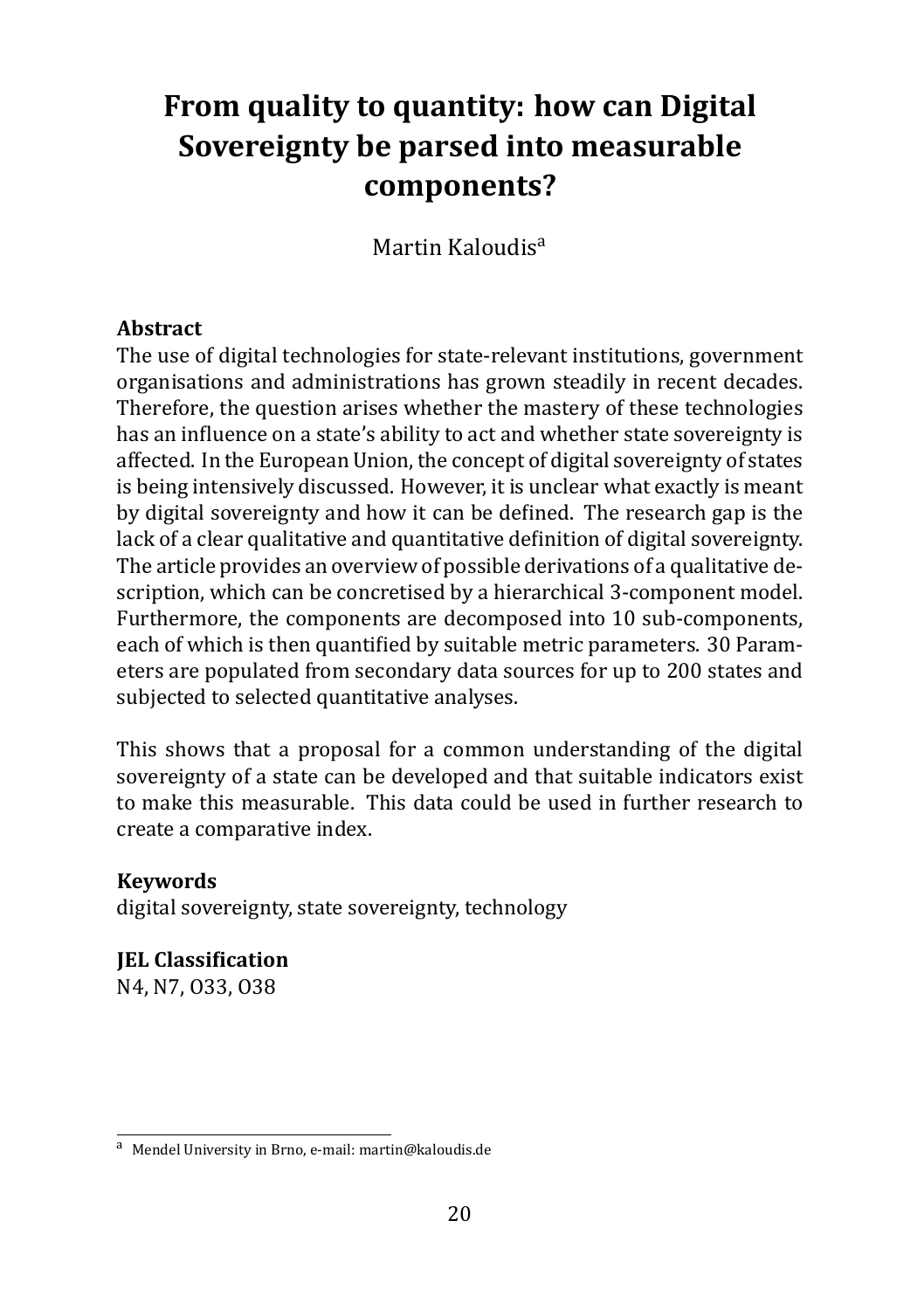# **Recent Innovations in Local Government Budgeting in Slovakia: Practical and Research Perspectives**

Daniel Klimovskýa

#### **Abstract**

Main goal is to employ desk research and uncover (1) the practical experience in Slovakia with a few budgetary innovations and (2) the Slovak researchers' interest in this field. Programme performance-based budgeting was applied in Slovakia from 2004. Researchers have addressed financial rules or strategic planning (Butoracová and Garaj 2021), but the effectiveness of performance budgeting have not attracted much interest. Numerous sub-national governments have decided to introduce participatory budgeting since 2011 and research has intensively addressed it (Bardovič 2021). The body of relevant literature focused on gender budgeting is poorly developed in Slovakia (Černěnko 2021).

- 1. BARDOVIČ, J. (2021). Participácia obyvateľov na participatívnom rozpočte v krajských mestách. In: DUFFEKOVÁ, K., FEKETEOVÁ, B., AND LÖRINCOVÁ, K. (eds.) *2020: Začiatok dekády zmien?* Košice: FF UPJSƽ, pp. 250–266.
- 2. BUTORACOVÁ ŠINDLERYOVÁ, I., AND GARAJ, M. (2021). Strategické plánovanie na úrovni VÚC. In: ŠVIKRUHA, M., ŠAMALÍK, P., AND GANOBČÍK, J. (eds.) *PUBLICY 2021 – časť I.* Trnava: FSV UCM, pp. 161–178.
- <span id="page-21-0"></span>3. ČERNĚNKO, T. (2021). Gender and Expenditure Structure of Slovak Local Governments. In: *Public Economics and Administration 2021.* Ostrava: VSB – Technical University of Ostrava, pp. 91–99.

#### **Keywords**

local government budgeting, budgetary innovations, programme budgeting, performance budgeting, participatory budgeting, gender budgeting, Slovakia

#### **JEL Classification**

H72, H79, D71

<sup>&</sup>lt;sup>a</sup> Comenius University in Bratislava, e-mail: daniel.klimovsky@gmail.com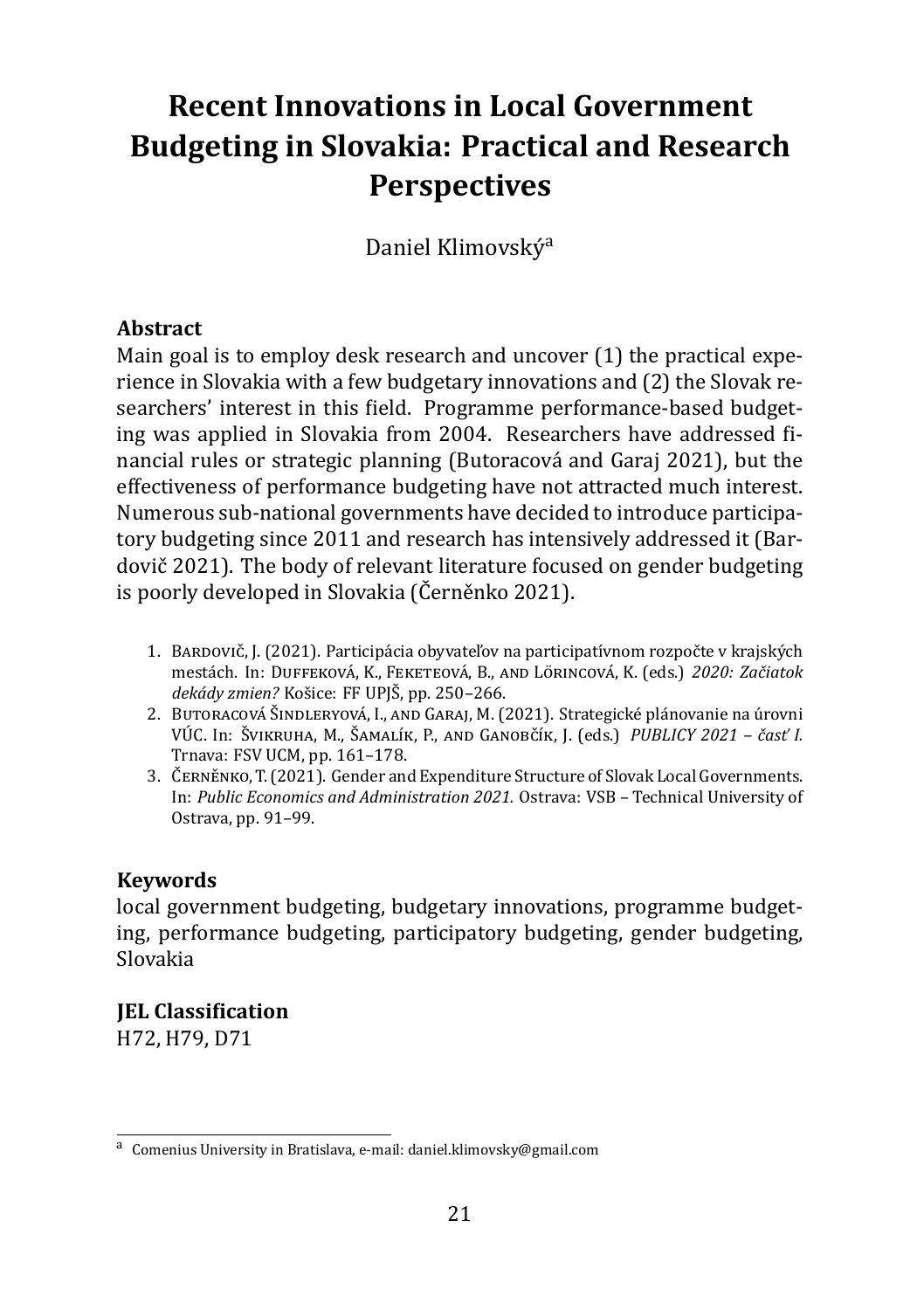# <span id="page-22-0"></span>**The contribution of innovation to the strengthening of the Strategic Management and to the development of the economy**

Ioannis Koukoumpliakos<sup>a</sup>, Ioanna Grigoriou<sup>b</sup>, Dimitrios Leontis<sup>c</sup> and Stergiani Florokapid

#### **Abstract**

The aim of the proposal under evaluation is to highlight the contribution of innovative actions to the strengthening of strategic management and the development of entrepreneurship. The methodology is based on bibliographic research and the study of secondary sources. In addition, critical examples of innovative actions will be presented in order to acquire new knowledge. The research question that will concern us is whether innovative actions contribute to the development of strategic management and business. We assume that innovative actions contribute to the development of business management strategy and we will try to verify this hypothesis. The expected results of the proposal under consideration aspire to highlight the importance in strategic management and are considered important because they provide new data to the academic community on issues of strategic management and entrepreneurship. At the same time, they lead us to the conclusion that it is deemed necessary to further strengthen innovation actions through research and educational programs. All this in the context of the smooth operation of businesses, with the ultimate goal of promoting a model of management strategy that will promote the prudent use of new technologies and sustainable business development.

#### **Keywords**

innovation strategic management, entrepreneurship, human resources, new technologies

### **JEL Classification**

M1, M10

<sup>&</sup>lt;sup>a</sup> University of South Bohemia České Budějovice, e-mail: jkoukoubliakos@gmail.com

<sup>b</sup> University of West Attica, Greece, e-mail: ioangri@yahoo.gr

 $c$  University of Thessaly, Greece, e-mail: leontisd@gmail.com

<sup>d</sup> University of Thessaly, Greece, e-mail: ϐlorokapist@gmail.com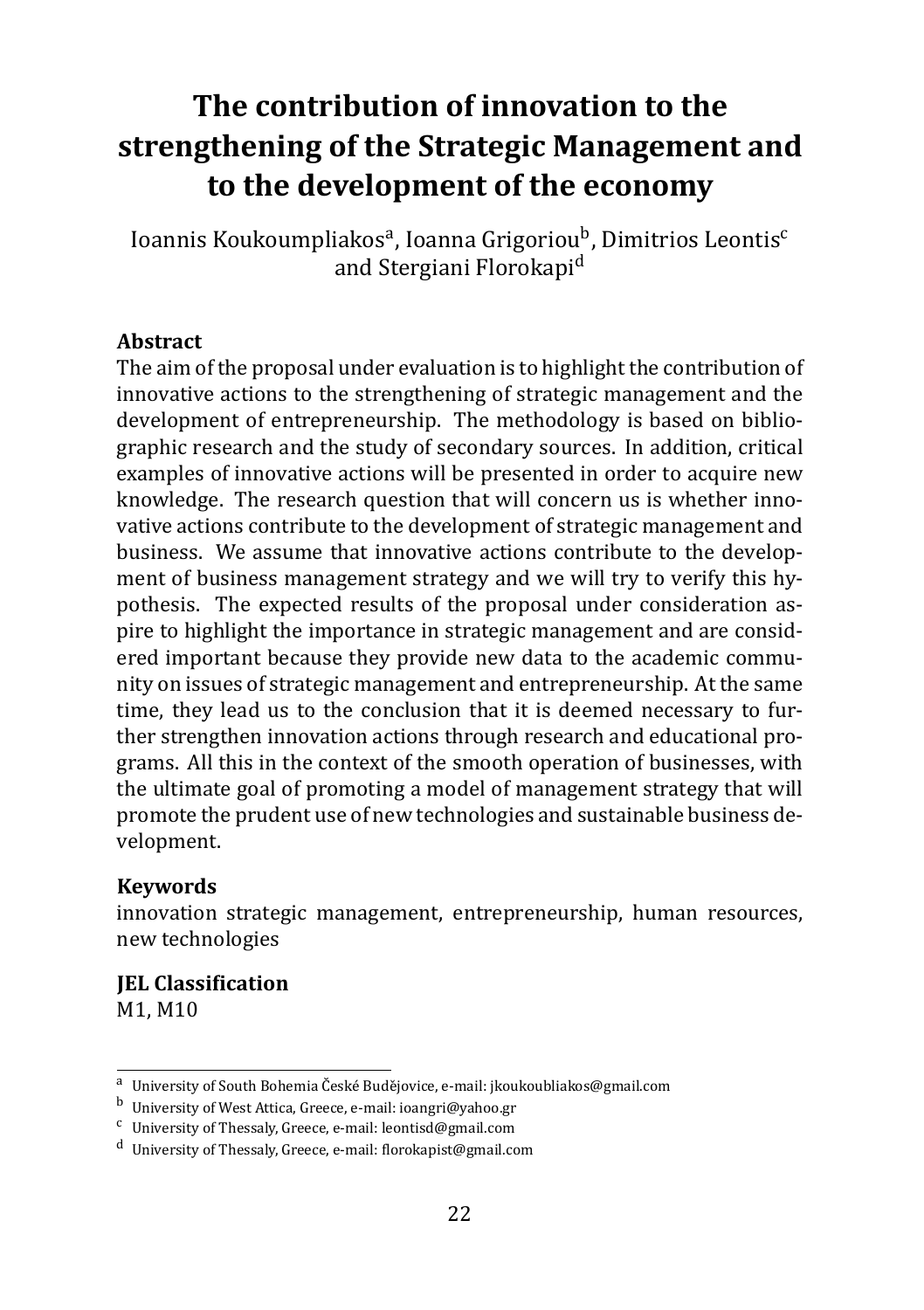# <span id="page-23-0"></span>**Barriers to participatory budgeting in the COVID-19 crisis and their identification in Czech municipalities.**

Soňa Kukučková<sup>a</sup> and Eduard Bakoš<sup>b</sup>

#### **Abstract**

The influence of the situation connected with COVID-19 on public budgets is unquestionable. Restricted financial resources are often discussed as one of the external barriers to participatory budgeting (PB). In this article, other internal and external barriers to the PB process relevant in the period of the COVID-19 crisis are identified and their possible consequences are tested in the case of the Czech Republic. Based on the terms used by Alves and Allegretti (2012), the volatility and the fragility of PB in Czech municipalities are evaluated. The preliminary results indicate that the postponing of PB to the undefined period is rather exceptional and more municipalities changed the PB process in 2020 to the two years´ period or postponed its implementation to 2021. The change in the intensity of the PB process between years 2019 and 2020 expressed by four concrete indicators point out different trends. The amount for PB is stable in most cases, but there is often a decline in the percentage of total municipal expenses. More than half of municipalities increased the participation of citizens in the voting phase of the PB process, but there is no clear trend in the development of the number of projects proposed by citizens in PB.

#### **Keywords**

participatory budgeting, barriers, crisis

**JEL Classification** H11, H76, H77

<sup>a</sup> Mendel University in Brno, e-mail: sona.kukuckova@mendelu.cz

<sup>b</sup> Masaryk University, e-mail: eduard.bakos@econ.muni.cz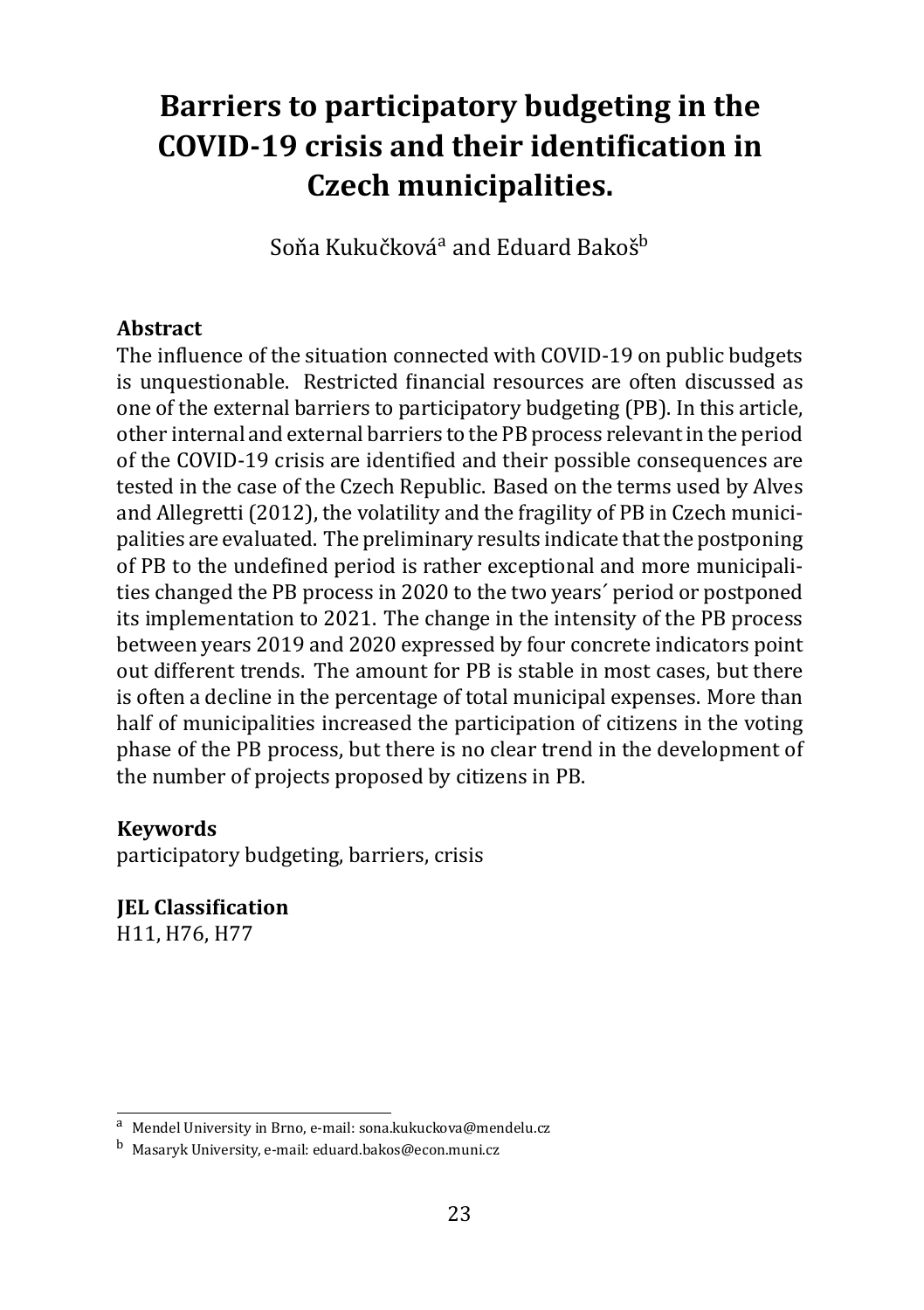### <span id="page-24-0"></span>**Polarization between companies in European industries**

Michal Mádr<sup>a</sup> and Radek Náplava<sup>b</sup>

#### **Abstract**

Many important studies have provided evidence that labour markets in developed countries are polarized. This article contributes to the rich discussion by using aggregated company data which allows us to analyse job polarization between companies in European industries during period 2009 and 2016. Our dataset (based on Orbis database provided by Bureau Van Dijk) allows us to analyse more than 440,000 companies in 18 biggest industries. To identify polarization between companies, we use regression analysis, where we explain changes in employment based on average staff costs and other company characteristics. Our results imply polarization tendencies between companies in most industries – in a small, medium and large companies (distribution by sales according to the Eurostat methodology). The fact that polarization occurs across all company categories may confirm the availability of new technologies that make it possible to save (middle-skill and middle-paid) labour and release it for other productions. Our article covers a period that was accompanied by the Great Recession. Our results seem to confirm that the accompanying phenomenon of recessions is a relatively higher loss of middle-skilled jobs.

#### **Keywords**

job polarization, employment structure, firm-level, industries, skills

### **IEL Classification**

J21, J31, 033

<sup>a</sup> Mendel University in Brno, e-mail: michal.madr@mendelu.cz

<sup>b</sup> Mendel University in Brno, e-mail: radek.naplava@mendelu.cz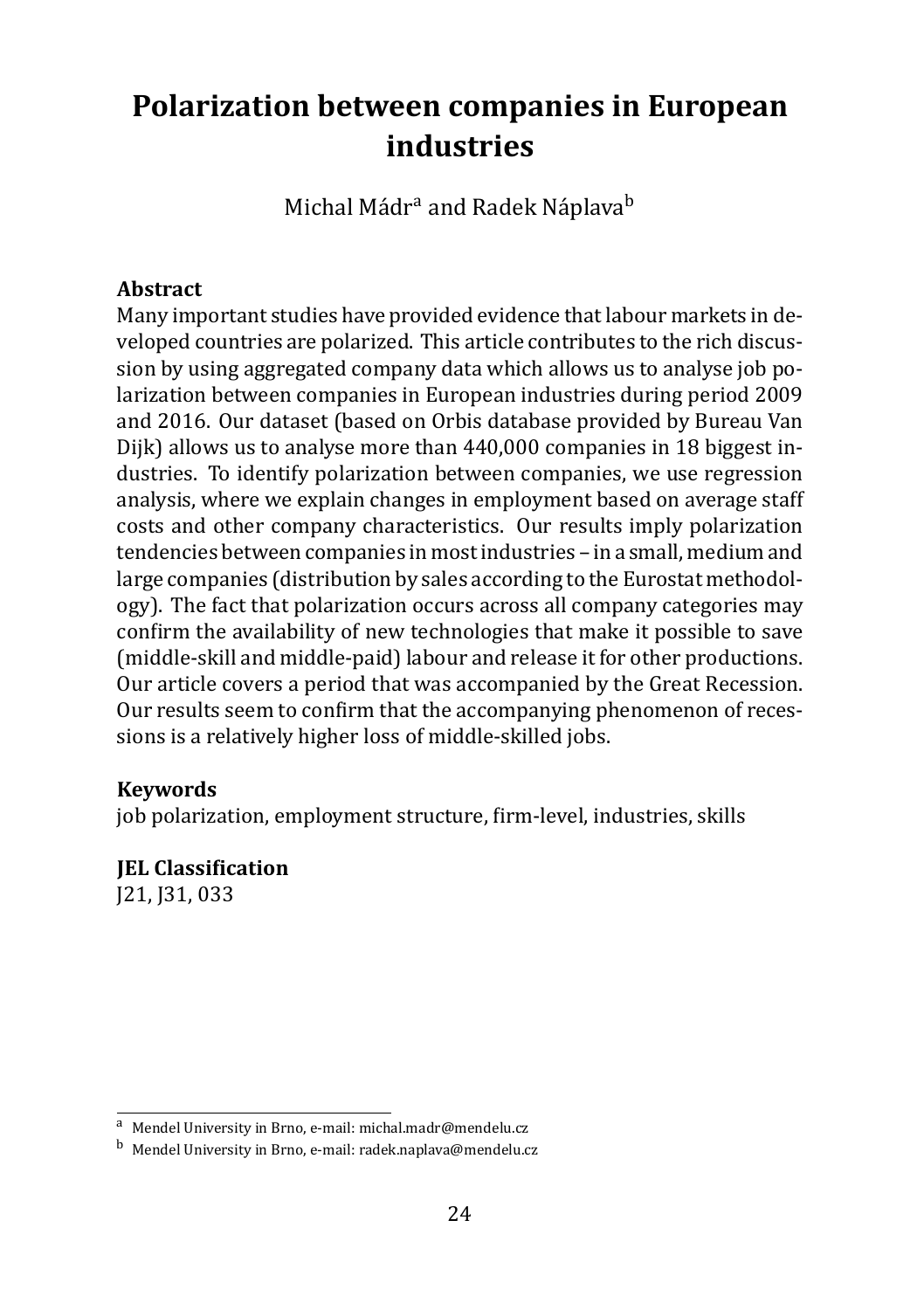# <span id="page-25-0"></span>**Does sustainability drive bank lending activity? A note**

Fátima Sol Murta<sup>a</sup> and Paulo Gama<sup>b</sup>

#### **Abstract**

This paper aims at uncovering the relationship between national sustainability performance and the lending activity of commercial banks. Using sustainability scores for 149 countries, the results of the cross-sectional regressions show that the countries' sustainability performance has a positive impact on the amount of banks' credit granted to the private sector and a positive impact on the quality of banks' loans portfolio. There is also evidence that the efficient management of resources, the social cohesion and the intellectual capital are the main pillars of sustainability that contribute to the loans market. These findings survive several robustness tests and suggest that policies aiming at improving sustainability contribute to banking sector stability and financial development.

#### **Keywords**

sustainability, loans, non-performing loans, banks, financial development

**JEL Classification** 

G21, Q01

a CeBER - Centre for Business and Economics Research, e-mail: fasol@fe.uc.pt

<sup>&</sup>lt;sup>b</sup> CeBER – Centre for Business and Economics Research , e-mail: pmgama@fe.uc.pt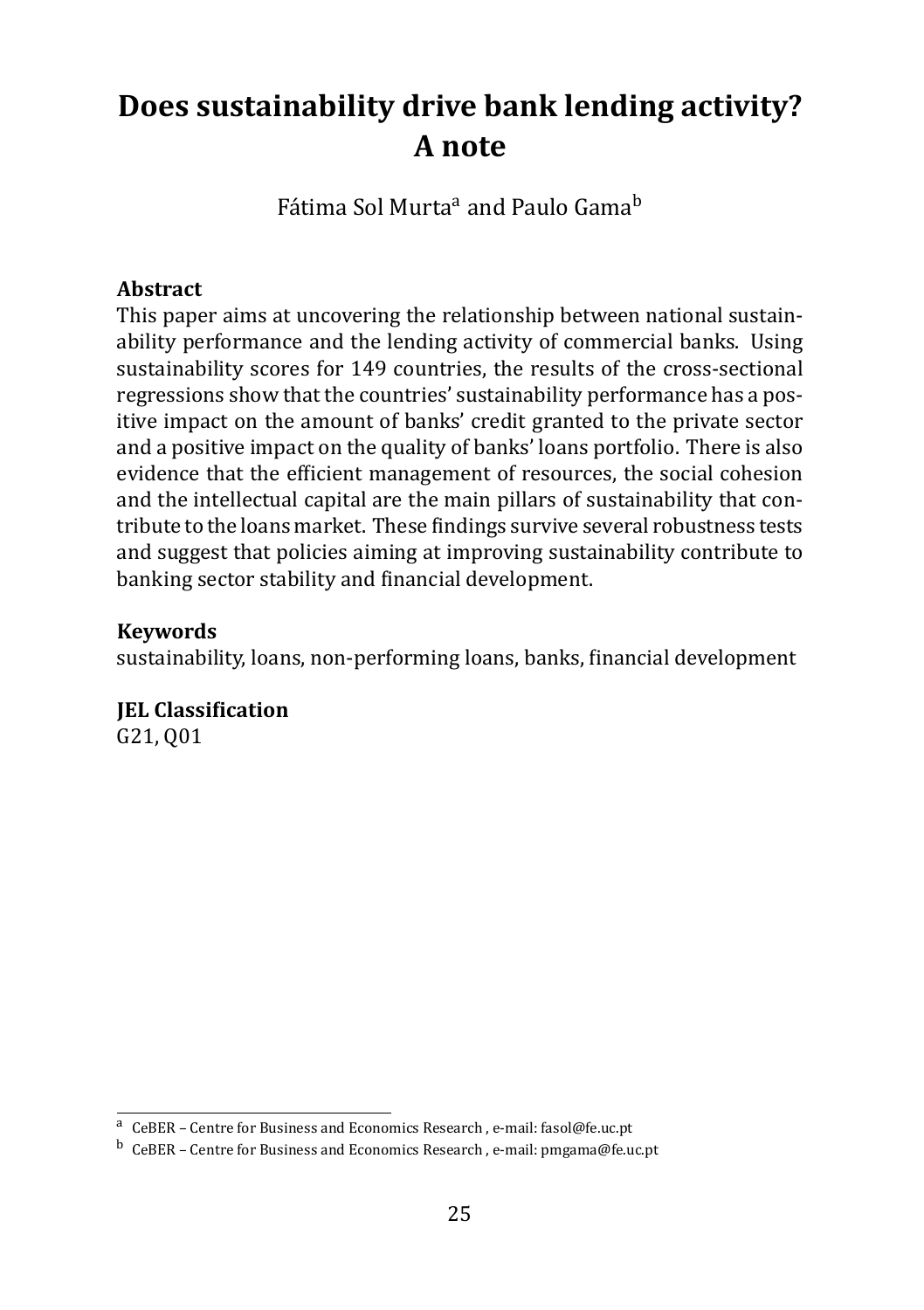# <span id="page-26-0"></span>**Program-performance based budgeting on local self-government level in Slovakia: unfulϐilled expectations**

Jurai Nemec<sup>a</sup>

#### **Abstract**

Program-performance based budgeting original idea was to relate budgets for programs to their performance, at least to a certain level. This modern method of budgeting is expected to deliver more transparency and accountability to the budgeting process. Slovakia made efforts to link inputs with outputs under the concept of PPBS during its public finance reform in 2004. However, all academic and professional reports about the implementation of this budgeting method on the local self-government level suggest that this tool is improperly implemented and because of this it does not deliver expected outcomes from the point of increased transparency, accountability and responsibility (and participation, too). The core factors behind are top-down approach, general lack of accountability in the country and the municipal fragmentation.

#### **Keywords**

program-performance based budgeting, Slovakia, local self-government

### **JEL Classification**

H7

<sup>a</sup> Matej Bel University in Banska Bystrica, e-mail: juraj.nemec@umb.sk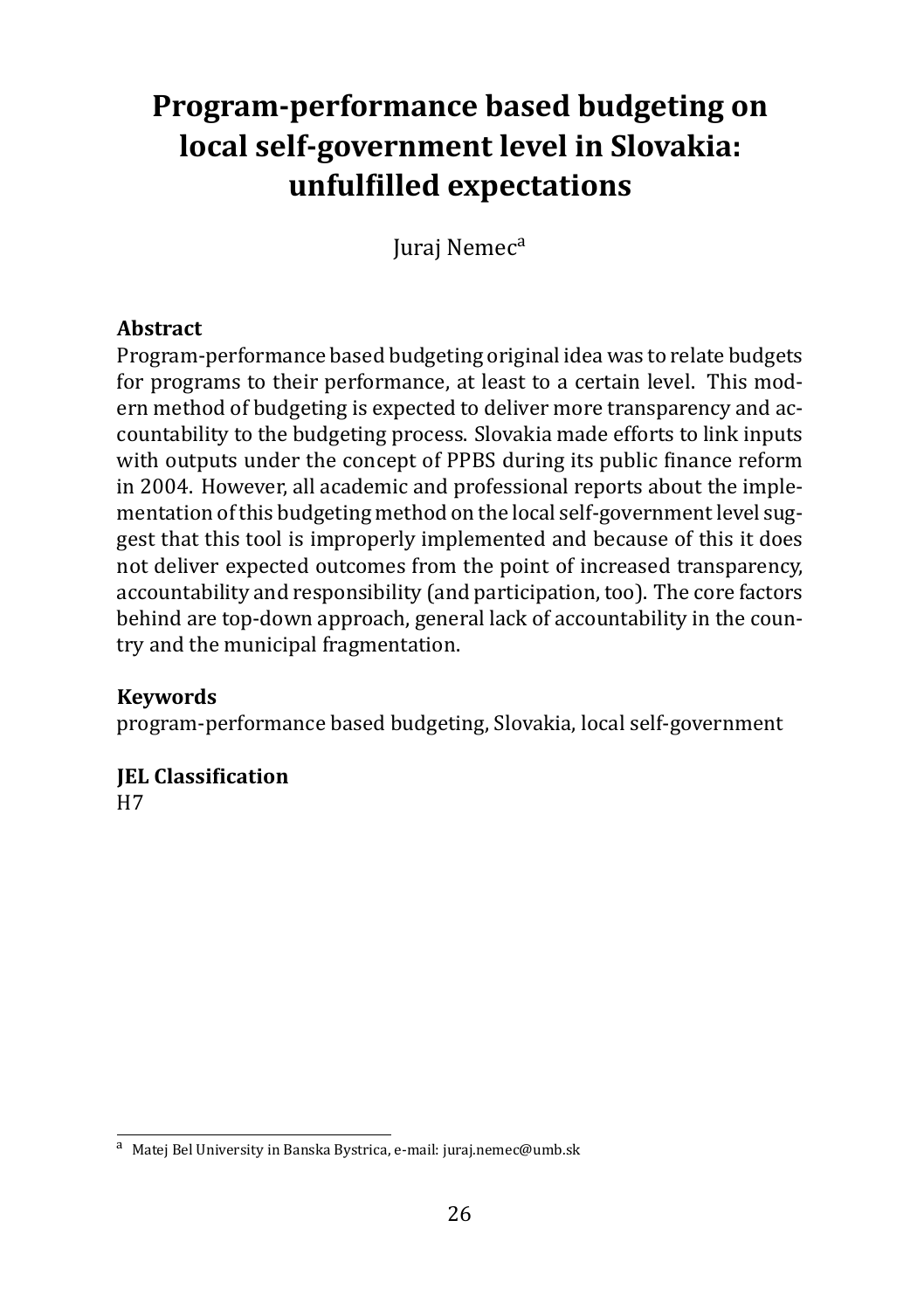### <span id="page-27-0"></span>**Attracting new students to business schools – How to get positive WOM?**

Jana Pavelková<sup>a</sup> and Jana Turčínková<sup>b</sup>

#### **Abstract**

Thanks to enormous competition on the higher education market, it's not always easy find and attract prospective students. Among others, positive references and WOM from current students could be an important tool in university marketing strategies. The aim of this study is to investigate the correlation between student satisfaction and willingness to give recommendations, and present findings about factors playing an important role in overall student satisfaction with their university. The study involved students attending business schools at universities in the Czech Republic. Primary data were collected via online questionnaire with students of bachelor, master, and doctor degree  $(n = 274)$  and in-depth interviews  $(n = 10)$ . Regression analysis and Spearman's correlation coefficient were used to analyse the data. The results proved positive correlation between satisfaction and willingness of current students to recommend their university to new prospective students, and as the most important factors influencing satisfaction and recommendation were identified reputation of the institutions and quality of student life.

#### **Keywords**

recommendation, satisfaction, higher education, WOM

#### **JEL Classification**

L1, I230

<sup>a</sup> Mendel University in Brno, e-mail: xpavelko@mendelu.cz

<sup>b</sup> Mendel University in Brno, e-mail: jana.turcinkova@mendelu.cz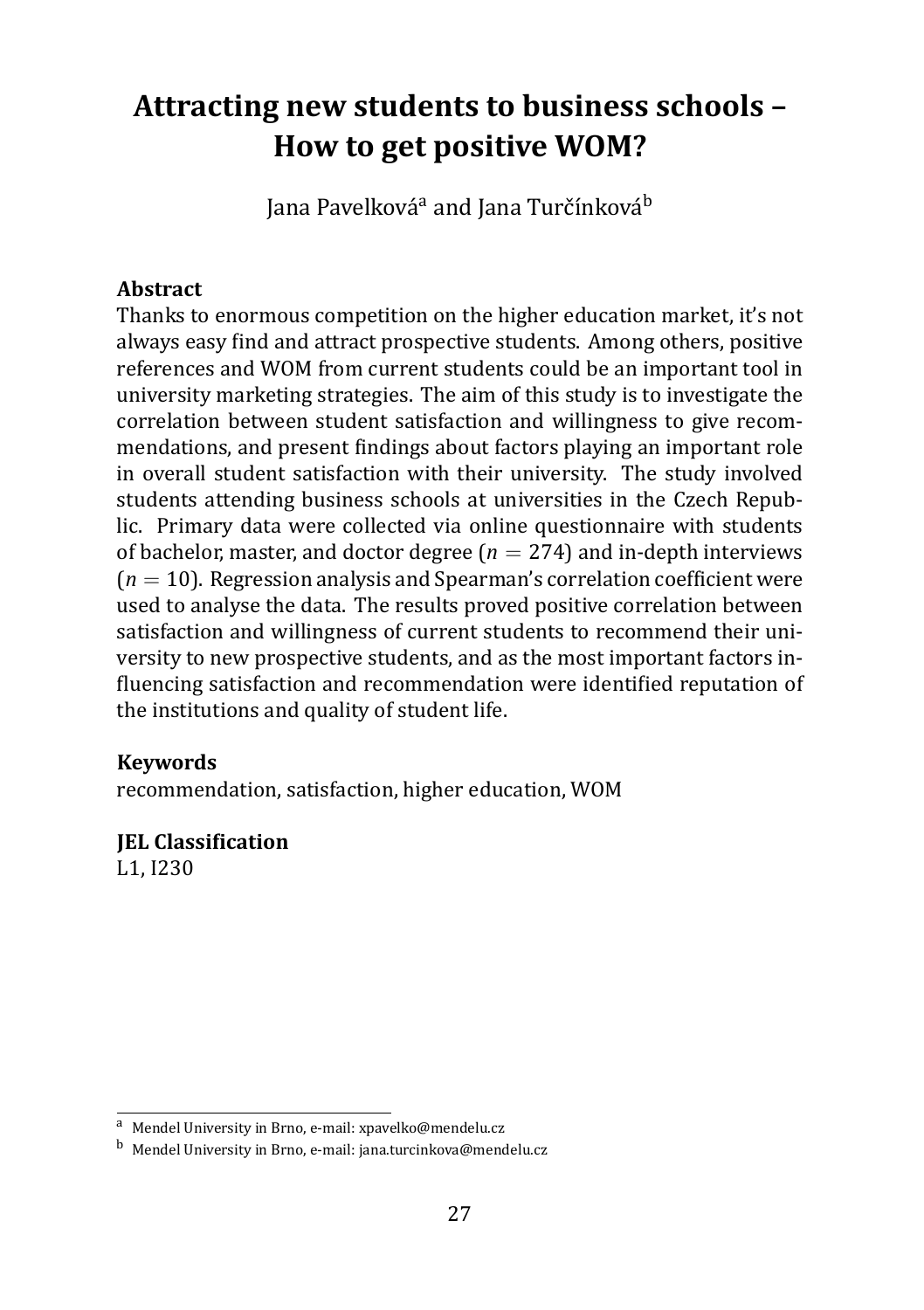### <span id="page-28-0"></span>**What forms of online shopping do youth consumers prefer. And by which devices?**

Michal Pšurný<sup>a</sup>, Irena Antošová<sup>b</sup> and Jana Stávková<sup>c</sup>

#### **Abstract**

Many studies show that youth consumers significantly change their consumer behavior – their preferences, habits, attitudes to ways of marketing communication. The content of this paper is to find out the preferred forms of online shopping product categories. In order to determine the possible dependencies between the examined variables, namely between the Purchase Frequency and the Preference of Device Used for the Purchase and further between the Product Category and the Preferred form of Purchase, the Chi-square test of independence was used. From the obtained p-values of the Chi-square test, the relationship between the Preference of Device Used for the Purchase and the Purchase Frequency was discovered. The results also show that not only do smartphones play an important role in young people's consumer behavior, but that young people make frequent purchases by this device. The paper further identifies situational and demographic factors influencing online shopping and through the K-means cluster analysis are formed consumer segments on the online market in the Czech Republic. The obtained results can be used in a targeted way in creating recommendations for e-shops and their marketing management.

#### **Keywords**

forms of purchase, online shopping, shopping frequency, youth consumers, consumer preferences, e-commerce

**IEL Classification** M310, J130, O350

<sup>a</sup> Mendel University in Brno, e-mail: psurnymichal@email.cz

<sup>b</sup> Mendel University in Brno, e-mail: irena.antosova@mendelu.cz

 $c$  Mendel University in Brno, e-mail: jana.stavkova@mendelu.cz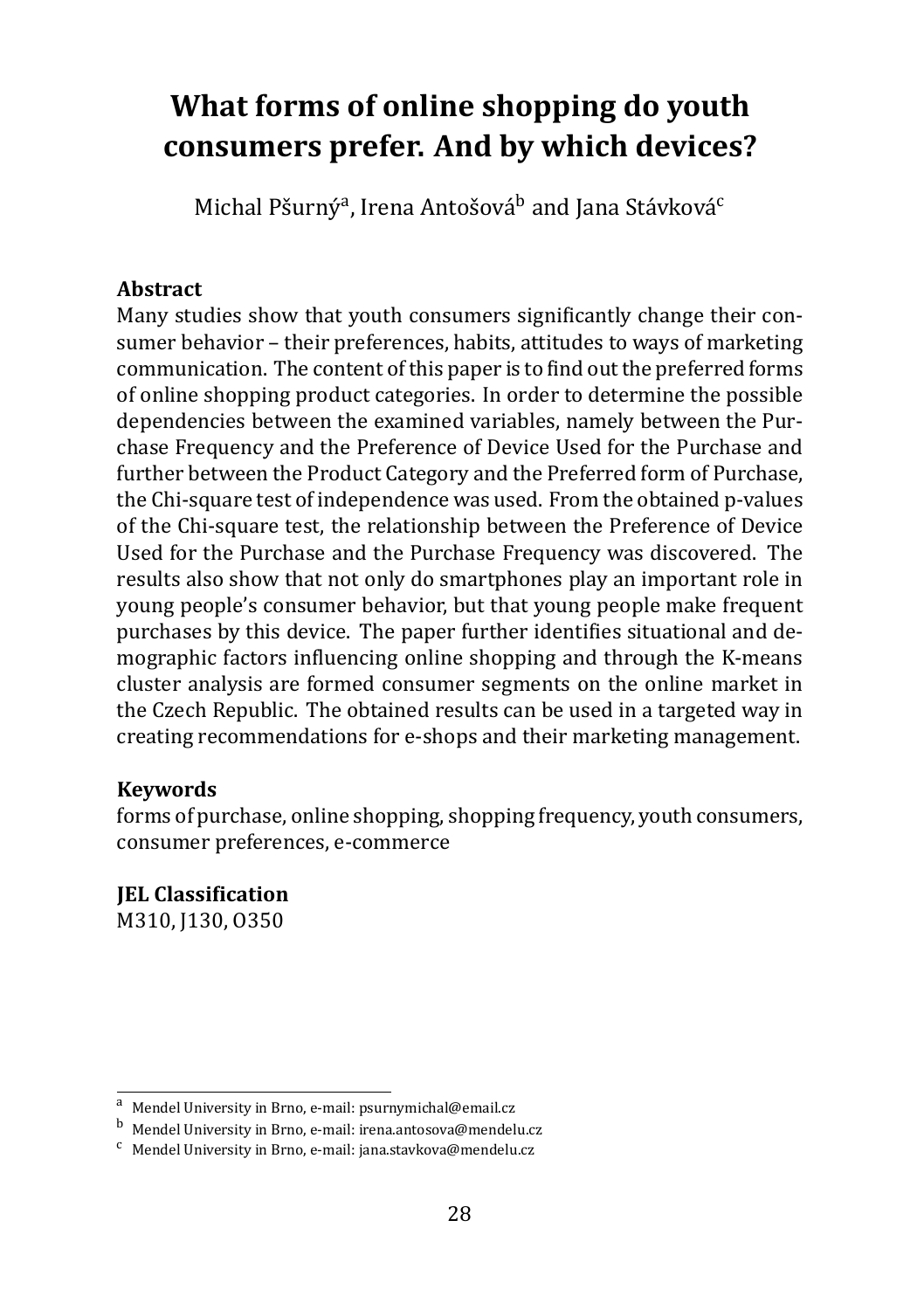# <span id="page-29-0"></span>**Sustainable Business Model Pattern Database: A smart way of innovation**

Sebastian Schroedela

#### **Abstract**

Humanity consumes many times the resources that nature can regenerate. If continued, this overexploitation can cause lasting damage to the livelihoods of future generations, so that a more sustainable economy must be sought. To realise this, a fundamental transformation of the economy and the associated business models is required. Central to this are sustainable business model innovations, which, however, face manifold implementation difficulties. Dominant logics, as thought paradigms based on past success, prevent sustainable business model innovations, as does the lack of a coherent tool for implementation. One way of resolving these problem areas is to use sustainable business model patterns as an exemplary description of the business activities of existing and successful companies. The aim of this publication is to present the largest scientific description of such patterns. The basis for this is the rich body of research in the field, which is, however, held back by small-scale representations, overlaps and problems of understanding. To resolve this, a comprehensive literature search, standardisation, subsequent clustering, and the resolution of duplications will be carried out. The resulting database enables sustainable business model innovations.

#### **Keywords**

business model pattern, business model innovation, sustainability, innovation management, sustainable business model pattern

**IEL Classification** O33, O31, M19

<sup>a</sup> Mendel University in Brno, e-mail: sebastian.schroedel@alice.de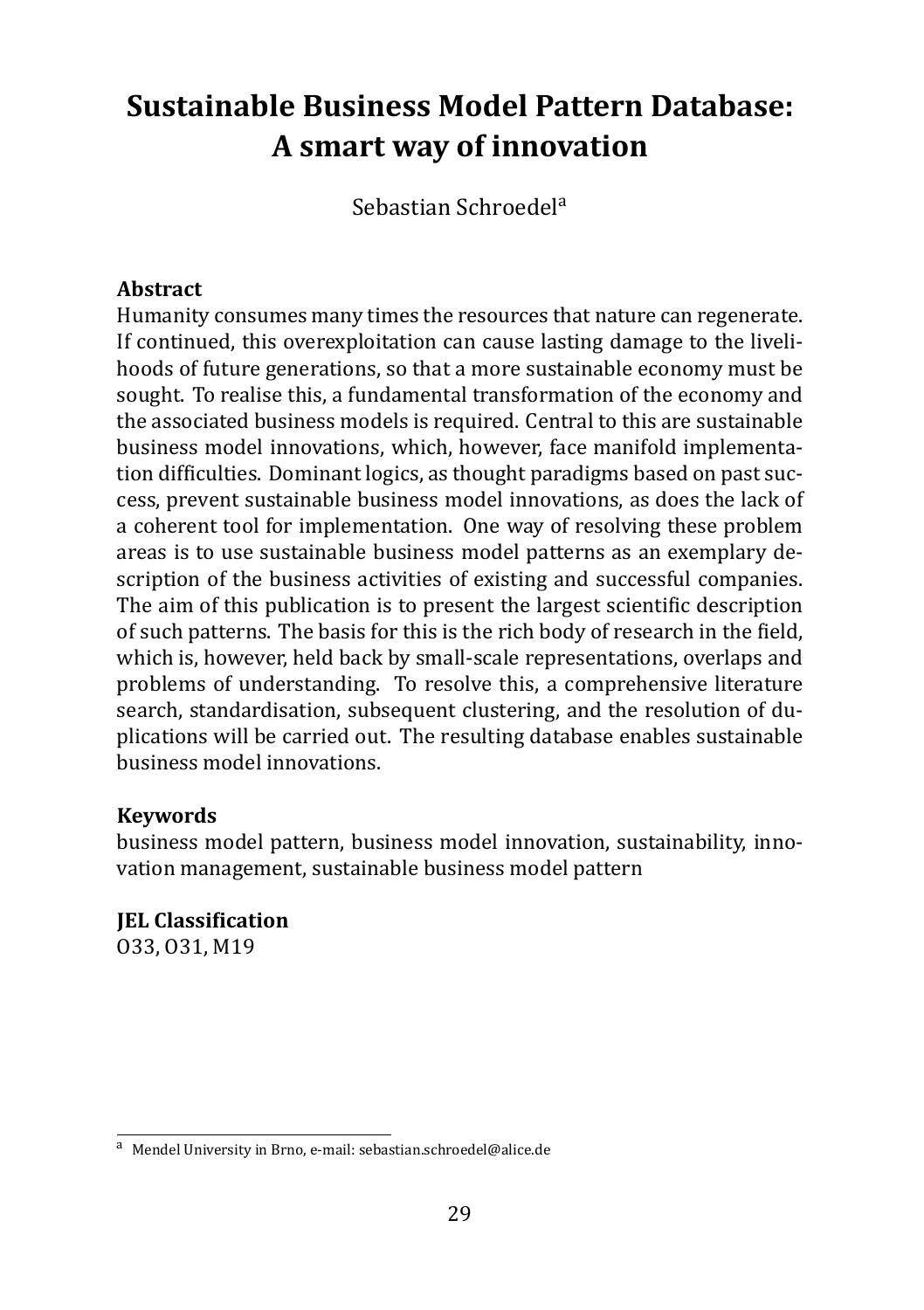### <span id="page-30-0"></span>**Motivation to employ people with disabilities**

Lucie Sedláková<sup>a</sup>

#### **Abstract**

Motivation is a concept that accompanies each of us, so the motivation of companies to employ employees with disabilities will play a key role for the employer company, employees but also society as a whole. Motivated companies to employ employees with disabilities represent a caring and reliable employer for people with disabilities, to whom they can bring their work performance, loyalty and benefit to the entire collective perception of the workplace.

The aim of the research is to analyze and deeply describe the advantages for companies employing people with disabilities.The paper provides the results of an analysis of selected data about a company providing security services in the Czech Republic. The following values are considered: i. average hourly wage per employee with disabilities; ii. average hours worked per employee in half a year; iii. average costs per employee for half a year paid by the employer; iv. average allowance for employees with disabilities from the state for half a year.

#### **Keywords**

people with disabilities, motivation to employ, unique, specific needs

#### **JEL Classification** J89, J81

<sup>a</sup> Mendel University in Brno, e-mail: colonova.l@gmail.com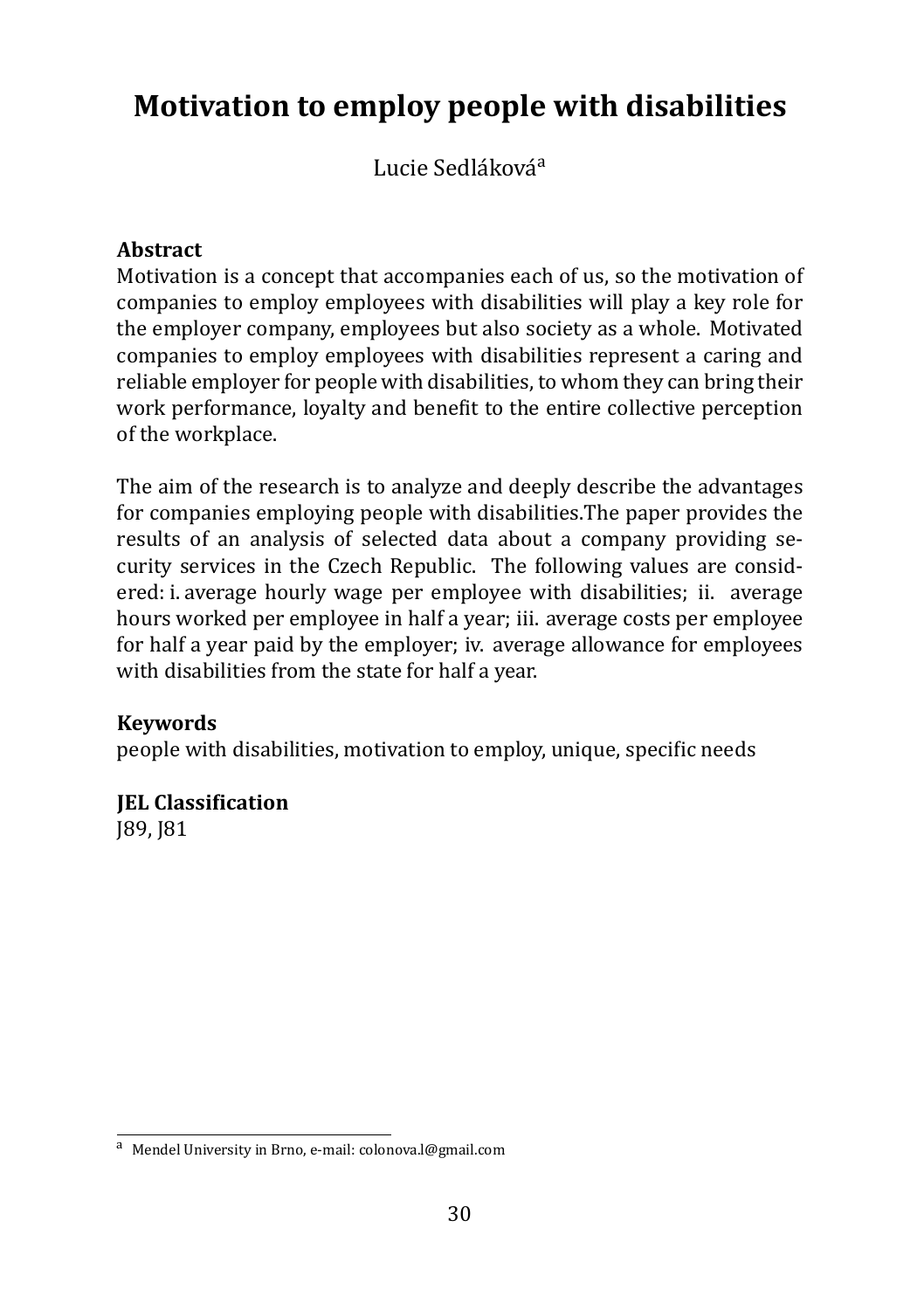### <span id="page-31-0"></span>**The Performance Impact on Revenue of the Football Clubs**

Hui Shen<sup>a</sup> and Jianing Zhang<sup>b</sup>

#### **Abstract**

With the commercialization of the football market. The football club behaves more and more like an ordinary company. Sports economics become more and more important. This paper will compare the performance of the English football clubs with the several revenue items of the football clubs. These comparisons will be analyzed using correlation coefficients. This paper will help club management and external investors to better understand the relationship between football club performance and football club income. To help operators better realize the virtuous circle of club performance and income. Help investors better predict the rate of return. Research shows that for English Premier League clubs, performance has a significant positive impact on the club's media income. For the clubs in the English Football League Championship, performance has a significant negative impact on the club's commercial income. Nevertheless, performance still has a significant positive impact on the total revenue of football clubs. Measuring the club's performance is very helpful in predicting the club's total income.

#### **Keywords**

COVID-19, football club, operations

**JEL Classification** G32, L83

a College of Business and Public Management, Wenzhou-Kean University, e-mail: shenhui213@wku.edu.cn

<sup>&</sup>lt;sup>b</sup> College of Business and Public Management, Wenzhou-Kean University, e-mail: jianingz@wku.edu.cn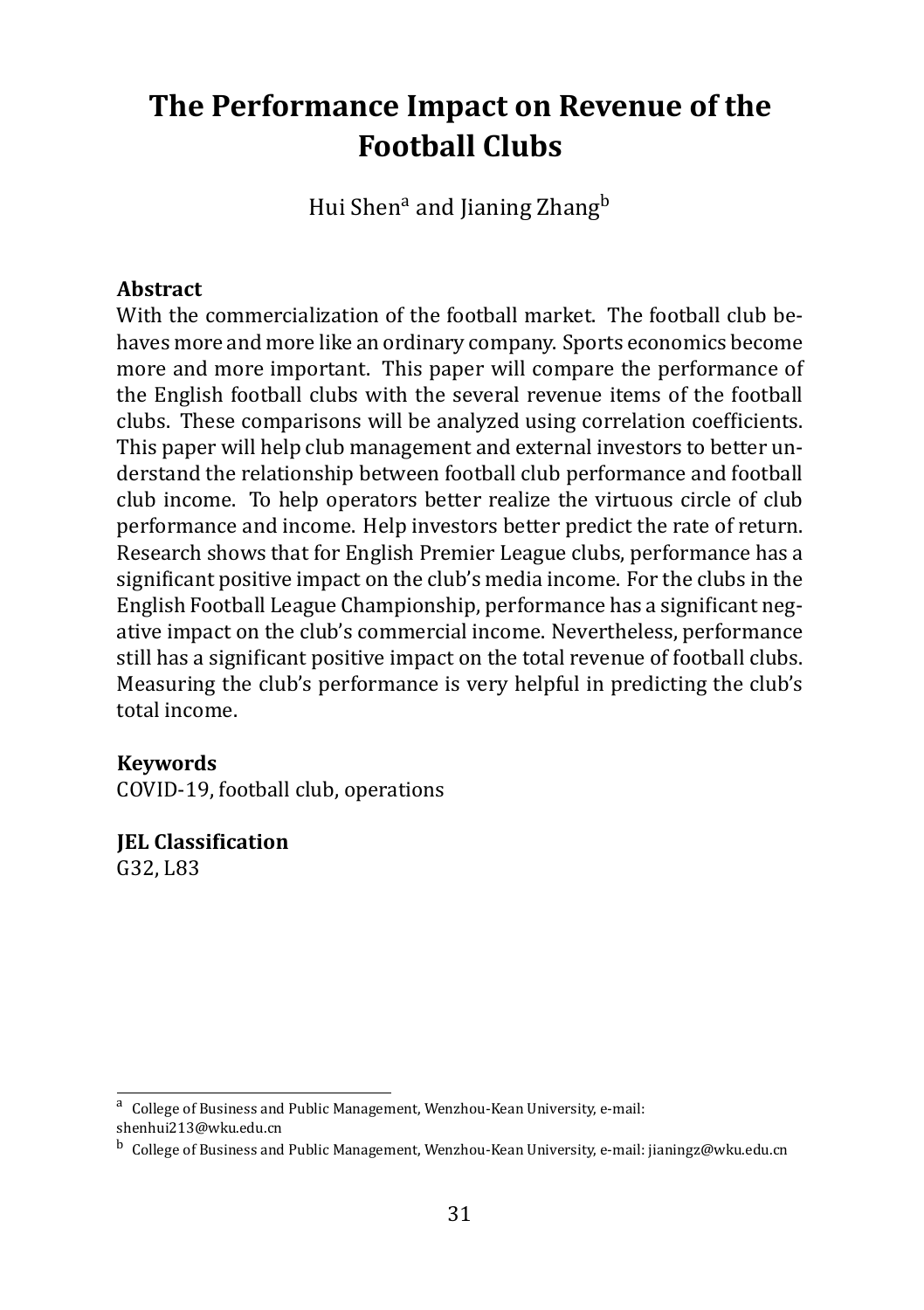# <span id="page-32-0"></span>**Effects of central bank communication in European inflation targeters**

Maria Siranova<sup>a</sup>, Magdalena Szyszko<sup>b</sup> and Aleksandra Rutkowska<sup>c</sup>

#### **Abstract**

We investigate the effect of central bank communication on monetary policy's ultimate goals: inflation and economic activity. We identify effects for market variables: interest rates and exchange rates that are intermediate transmission channels of monetary impulses. The study covers twelve economies from the European region implementing inϐlation targeting for the period 2012–2018. First, monetary policy communication tone is derived from minutes by dictionary methods and LDA. Second, a heterogeneous panel SVAR is estimated to generate impulse responses for communication tone shock. We found no statistically significant response of production and inflation regardless of the shock type; however, we identified communication effects for interbank interest rate and nominal exchange rates. The study contributes to the literature on policy communication effects by its coverage of economies that are not at the center of economic discussion. Additionally, we also investigate the communication effects for real sphere variables that are scarcely debated in the literature. Extra value-added is created by the methodology that we apply: our model tackles different shock types and individual responses to communication shocks.

#### **Keywords**

monetary policy tone, monetary policy effects, computational linguistics, heterogeneous panel SVAR

**JEL Classification** E52, E58

a Slovak Academy of Sciences, e-mail: siranova.m@gmail.com

<sup>b</sup> WSB University in Poznan, e-mail: magdalena.szyszko@wsb.poznan.pl

c Poznan University of Economics and Business, e-mail: aleksandra.rutkowska@ue.poznan.pl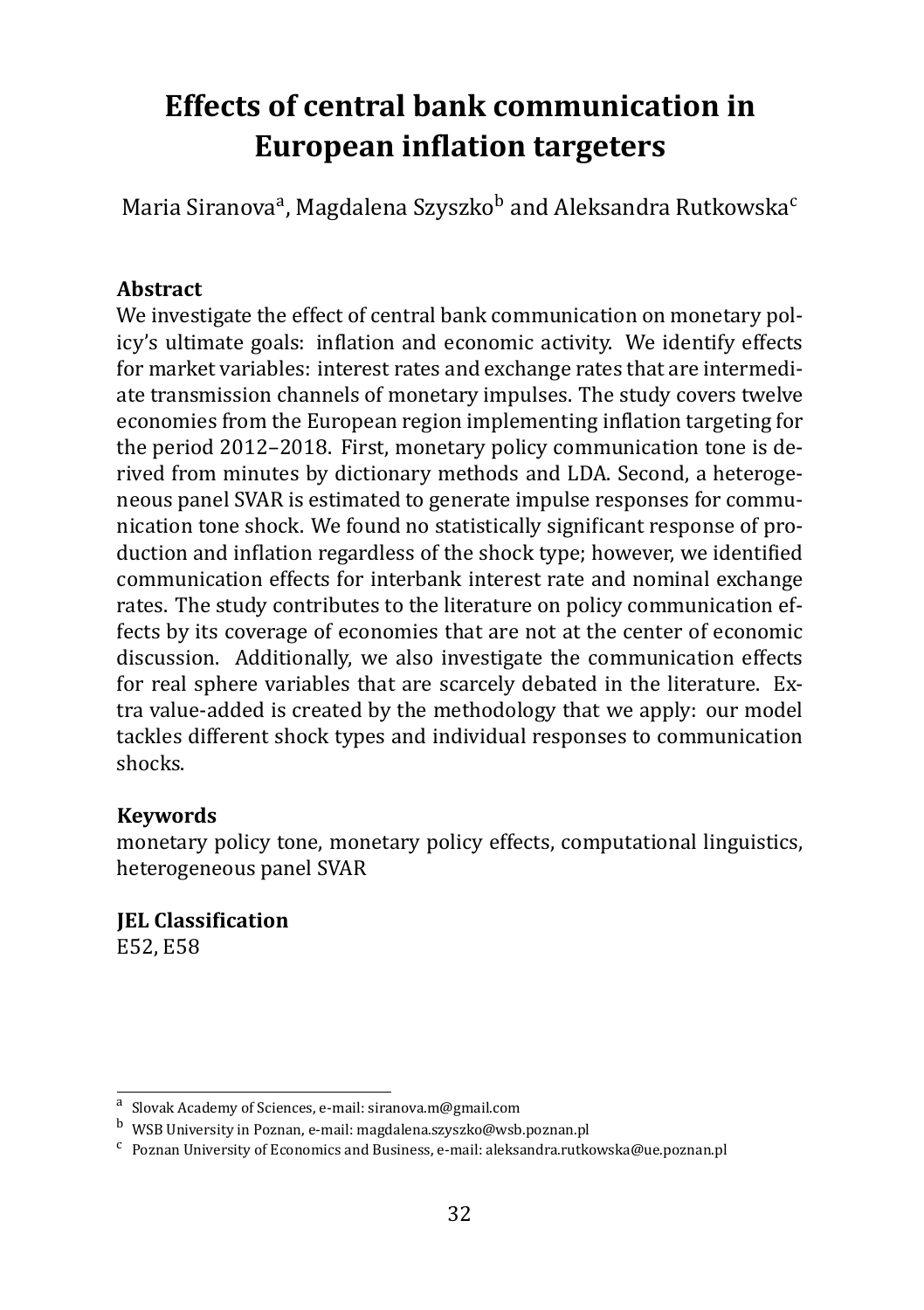### <span id="page-33-0"></span>**A Collection of Wisdom in Predicting Sector Returns**

Jolana Stejskalová<sup>a</sup> and Hsiu-Lang Chen<sup>b</sup>

#### **Abstract**

This study investigates whether the aggregate investor information demand via Google search volume index (SVI) on all stocks in a sector can predict the sector performance. This study shows a sector's abnormal SVI can predict the sector performance next month even afer controlling for the sector's contemporaneous standardized earnings surprises and lagged returns on the market as well as the sector. Furthermore, this study shows a partial reversal in the sector's long-run performance, which is not completely consistent with the price pressure hypothesis. It indicates that parts of fundamental information about the sector can be captured by the sector's abnormal SVI on a more timely basis.

#### **Keywords**

Google Search Volume Index, S&P 500 Sector Indices, Standardized Earnings Surprises (SUEs)

**JEL Classification** G10, G23

<sup>a</sup> Mendel University in Brno, e-mail: jolanaste@gmail.com

<sup>b</sup> University in Illinois Chicago, e-mail: hsiulang@uic.edu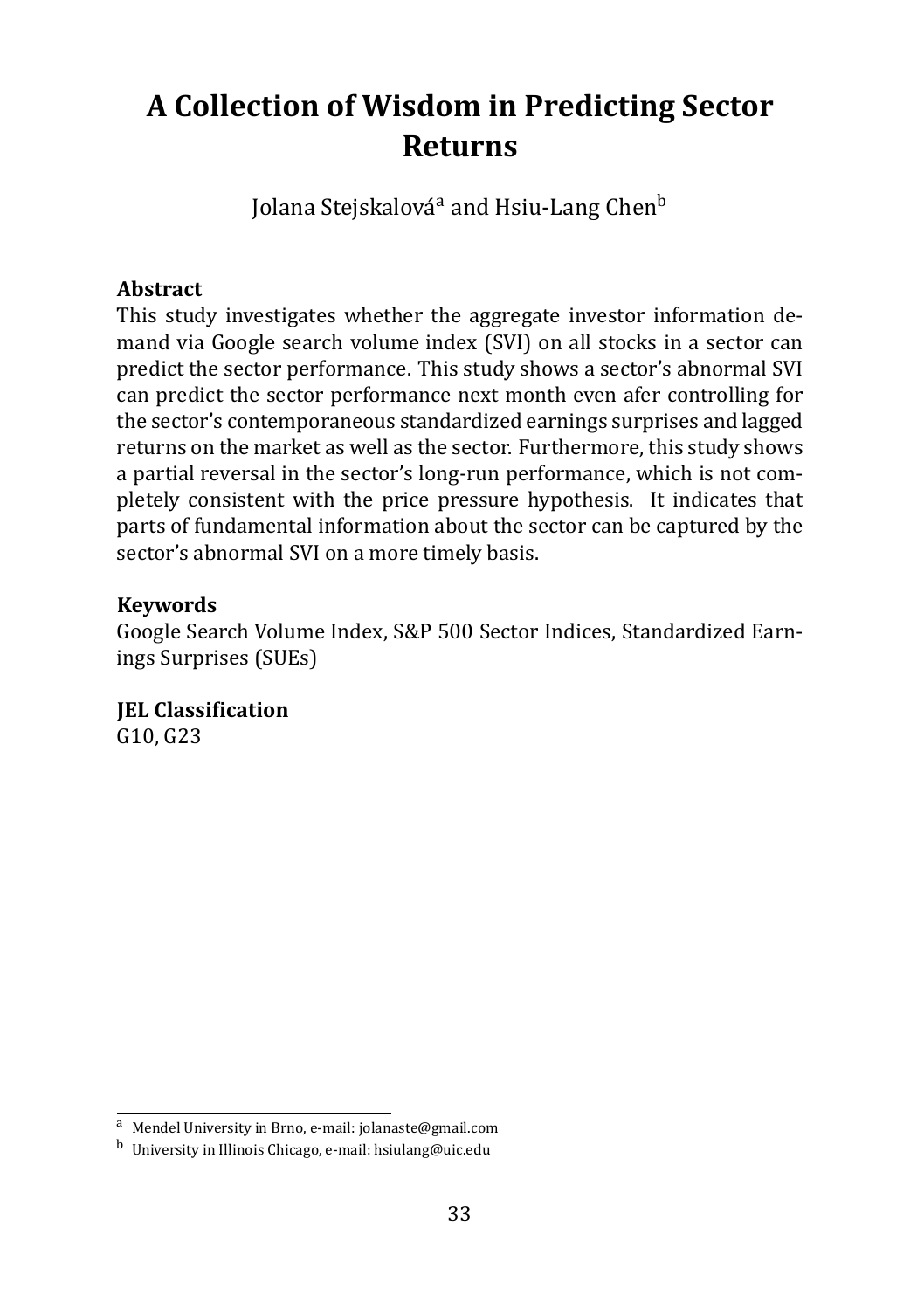# <span id="page-34-0"></span>**The impact of participatory budgeting on civic participation**

Mária Murray Svidroňová<sup>a</sup>, Alena Kaščáková<sup>b</sup> and Bohumír Krátky<sup>c</sup>

#### **Abstract**

Participatory budgeting (PB) is a tool that offers citizens a wide range of opportunities to improve their lives within the territory of their local government. An essential factor of PB is the active participation of citizens in public affairs. PB offers citizens the opportunity to decide where part of the public money from the local government budget will go. These funds are used for various projects, most often the modernisation or construction of facilities that will contribute to a better life in the place where they live. The aim of this paper is to identify the impact of PB on civic participation, which we examine mainly in terms of electoral participation, using regression analysis. Using OLS models, we analysed the electoral participation in the local governments in question in comparison with the other 15 local governments that were selected using the nearest neighbour method. Whether or not a local government has PB had a non-significant effect on voter turnout in all election years studied through OLS regression models. Although there was no statistically significant effect of the OLS method, based on the difference-in-differences method, we can conclude that voter turnout was higher in local governments with PB, with the exception of parliamentary elections.

#### **Keywords**

participatory budgeting, civil society, voter turnout

### **IEL Classification**

H72, H76, O35

a Matej Bel University in Banska Bystrica, e-mail: maria.murraysvidronova@umb.sk

<sup>b</sup> Matej Bel University in Banska Bystrica , e-mail: alena.kascakova@umb.sk

 $c$  Matej Bel University in Banska Bystrica, e-mail: bohumir.kratky@studenti.umb.sk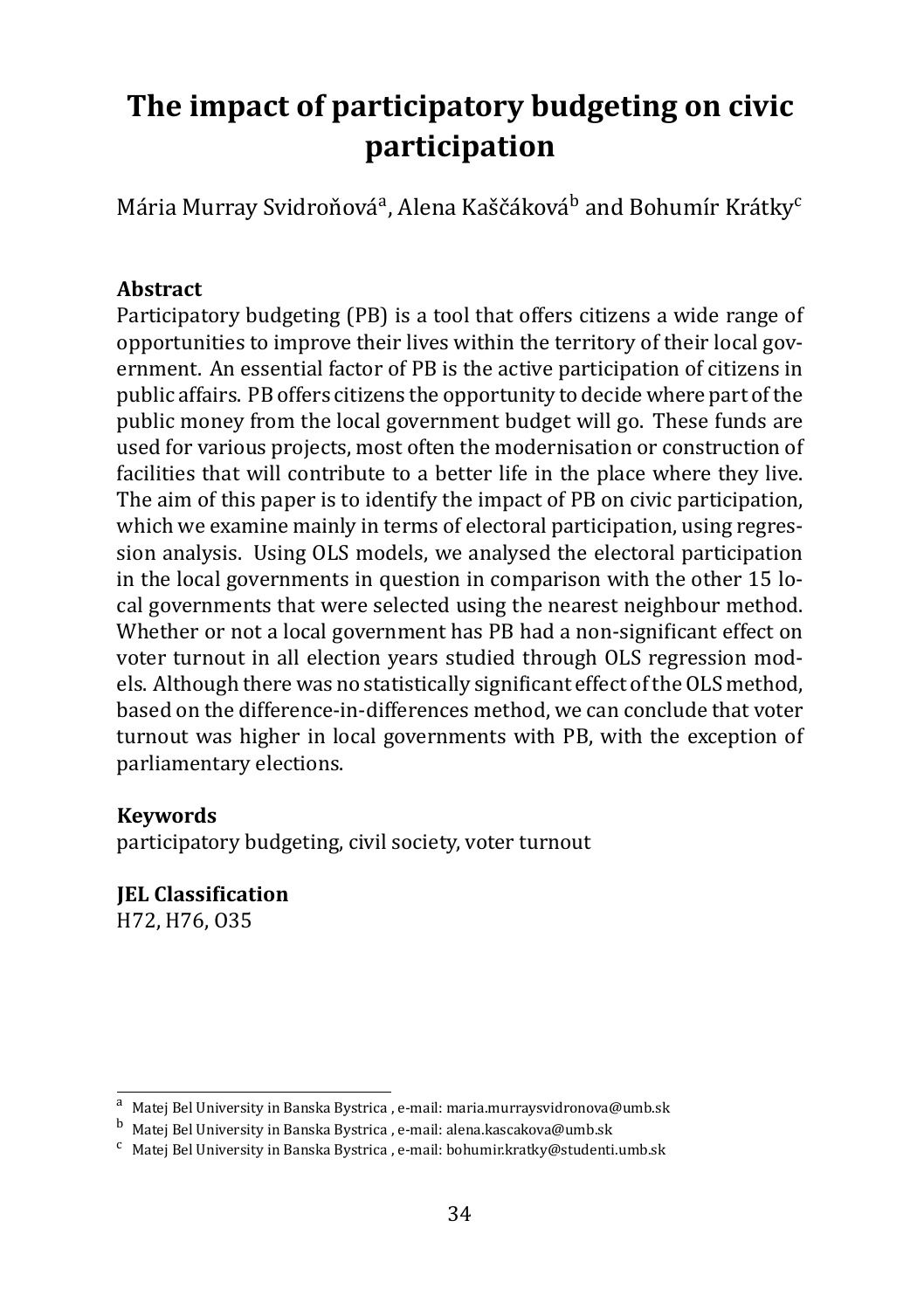### <span id="page-35-0"></span>**Does oil price affect the performance of electronic-vehicle companies in China?**

Bowen Tian<sup>a</sup> and Jianing Zhang<sup>b</sup>

#### **Abstract**

This article hypothesizes the impact of oil prices on electric vehicle companies' performance and uses the monthly rate of change in oil prices from 2015 to 2020 and the implementation of 50 leading electric vehicle companies. Different from the research in other industries, this article attempts to study the non-fuel vehicle industry, trying to discover the impact of traditional fuel prices on the new energy industry. By analyzing the company performance and the change rate of oil price of all companies in the A-share plate of China's electric vehicle market, it was concluded that the change rate of oil price has a significant negative impact on the company performance of electric vehicles.

#### **Keywords**

corporate finance, firm performance, energy price

### **JEL Classification**

G3, L25

a College of Business and Public Management, Wenzhou-Kean University, e-mail: 1098107@wku.edu.cn

<sup>&</sup>lt;sup>b</sup> College of Business and Public Management, Wenzhou-Kean University, e-mail: jianingz@wku.edu.cn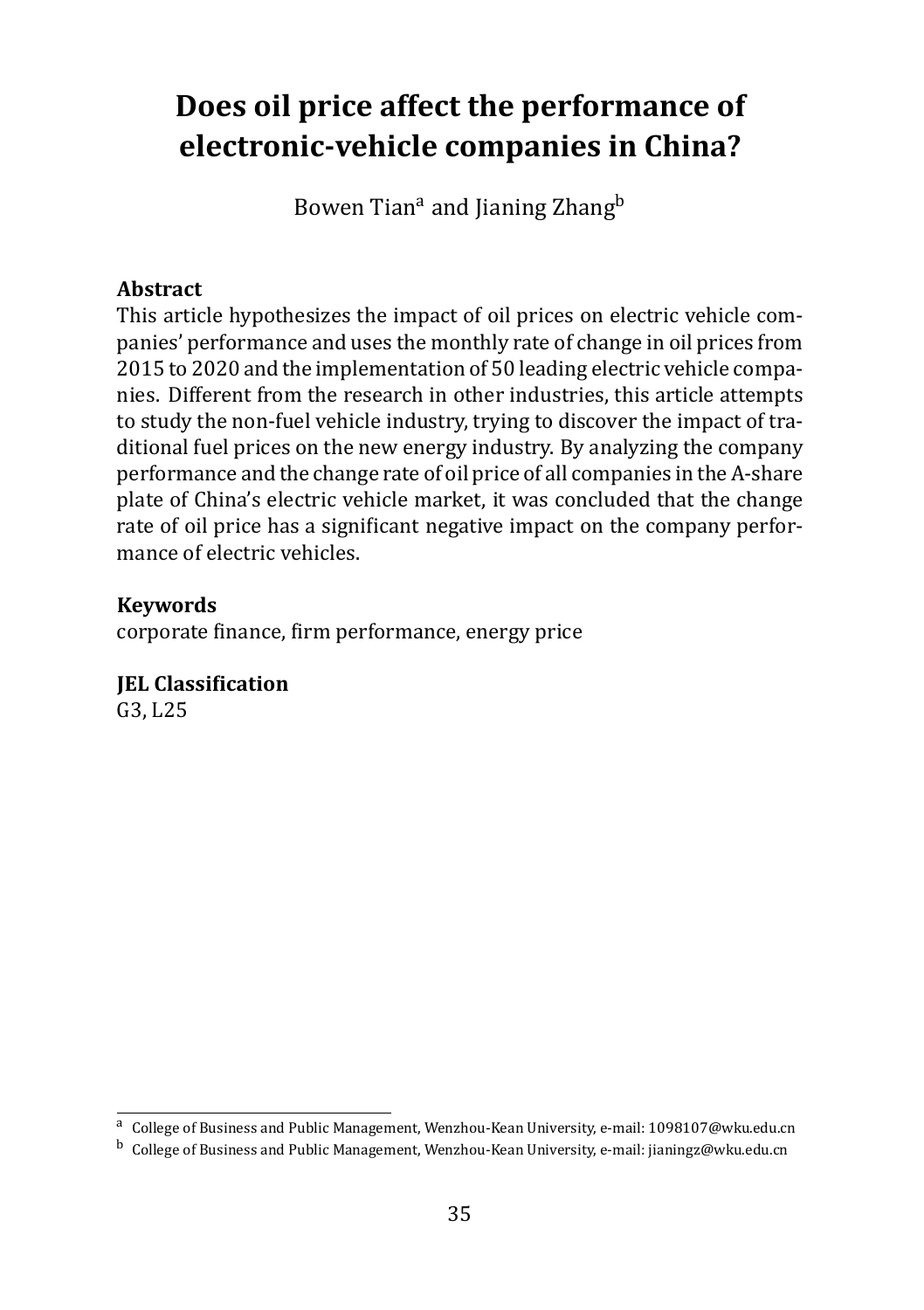### <span id="page-36-0"></span>**Telling More with Less: Competitiveness or Productivity?**

Menbere Workie Tiruneh<sup>a</sup>, Boris Fisera<sup>b</sup> and Nikolaos Antonakakisc

#### **Abstract**

This paper extends the discussion on the ongoing controversies over the concept of competitiveness on the macroeconomic level by empirically assessing whether or not productivity is a superior metric over competitiveness in terms of ranking countries' relative positions on the global stage. Our empirical results seem to suggest two possible contribution to ongoing call of refining the approaches to country ranking. First, the ranking of countries based on normalized labor productivity yield the same results as those based on the WEF's GCI. Second, the correlation between all the scores of the 12 sub-pillars of the WEF' and its overall GCI and labor productivity yield strikingly similar results. Third, based on a panel Vector Autoregressive estimation, the results suggest that total factor productivity had stronger prediction power over the global competitiveness index (GCI). These results seem to suggest that the use of productivity may eventually be conceptually less controversial and methodologically more robust global metric for country rankings.

#### **Keywords**

competitiveness, productivity, panel VAR

**JEL Classification** 

C33, E24, E61, O47

<sup>a</sup> Webster Vienna Private University, e-mail: menbere.workie@webster.ac.at

b Webster Vienna Private University, e-mail: boris.fisera@savba.sk

<sup>c</sup> Webster Vienna Private University, e-mail: nikolaos.antonakakis@webster.ac.at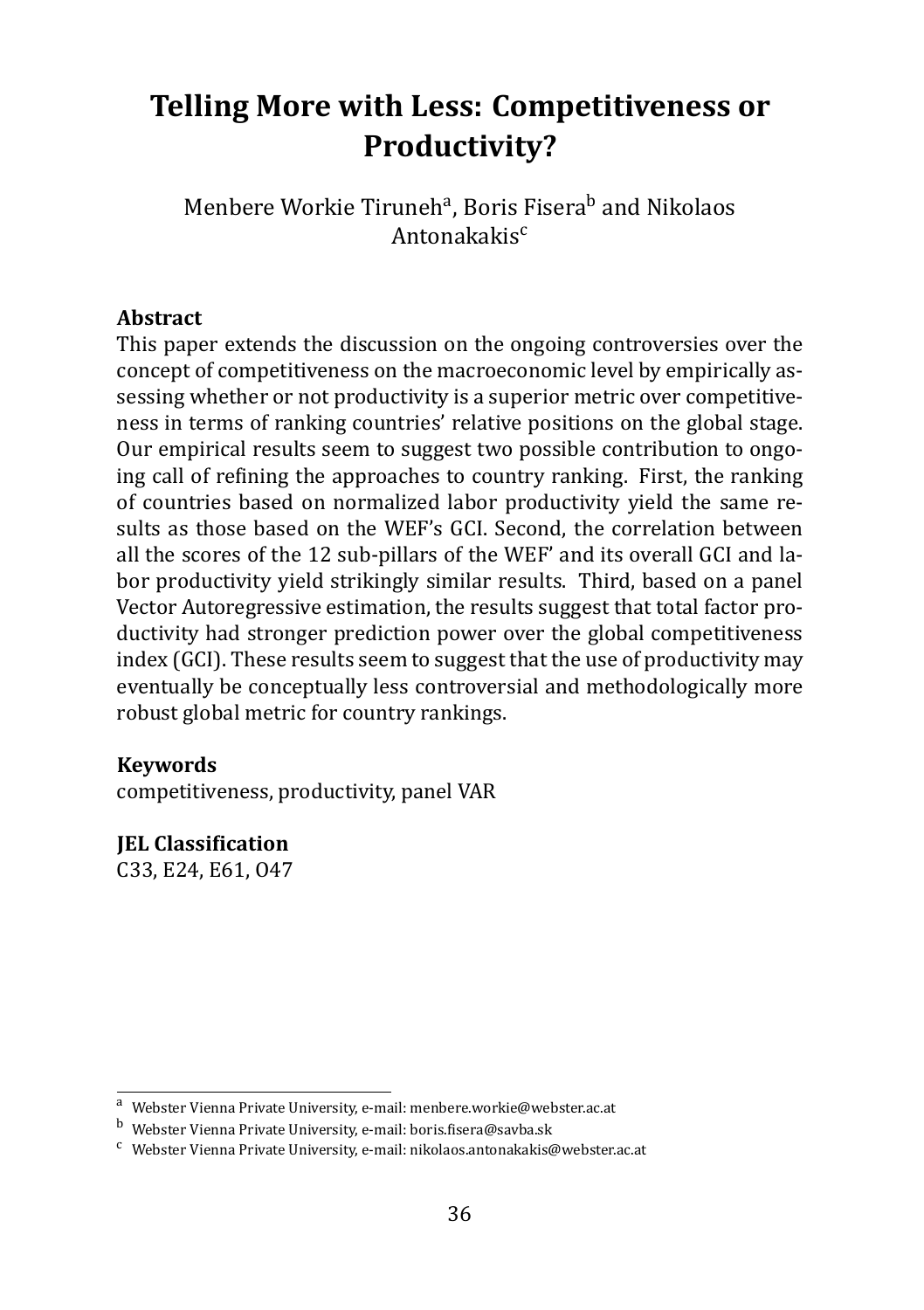# <span id="page-37-0"></span>**Comparison of Classifications of Firm-Level Multinationality**

Patrik Vaněka

#### **Abstract**

Multinational companies (MNC) include many diverse companies with varying international involvement and significance. The degree of firmlevel multinationality is understood as a key dimension that spans all theoretical frameworks, levels of empirical analysis, and domains of investigation in international business research. For this purpose, various scholars have developed methods for categorizing or measuring diverse international involvement through indices. Thus, there is no agreed approach to defining or measuring multinationality. Amongst the most influential approaches belong those from Aggarwal et al. (2011), Asmussen (2009), Rugman and Verbeke (2004), and transnationality index (UNCTAD, 1995).

In this paper, the mentioned classifications of firms' multinationality are explained and compared, based on a critique of other scholars. There are six examined topics. The topics are meaningfulness of variables and data selection, usage of indices and method of categorization, the ability of classifications to include a wide range of companies from local to global ones, appropriateness of thresholds, the geographical range of companies possible to be included, and response to home-country effect.

#### **Keywords**

classification systems, firm multinationality, international business, multinational corporations

**IEL Classification** F23, L25

<sup>a</sup> Mendel University in Brno, e-mail: xvanek10@mendelu.cz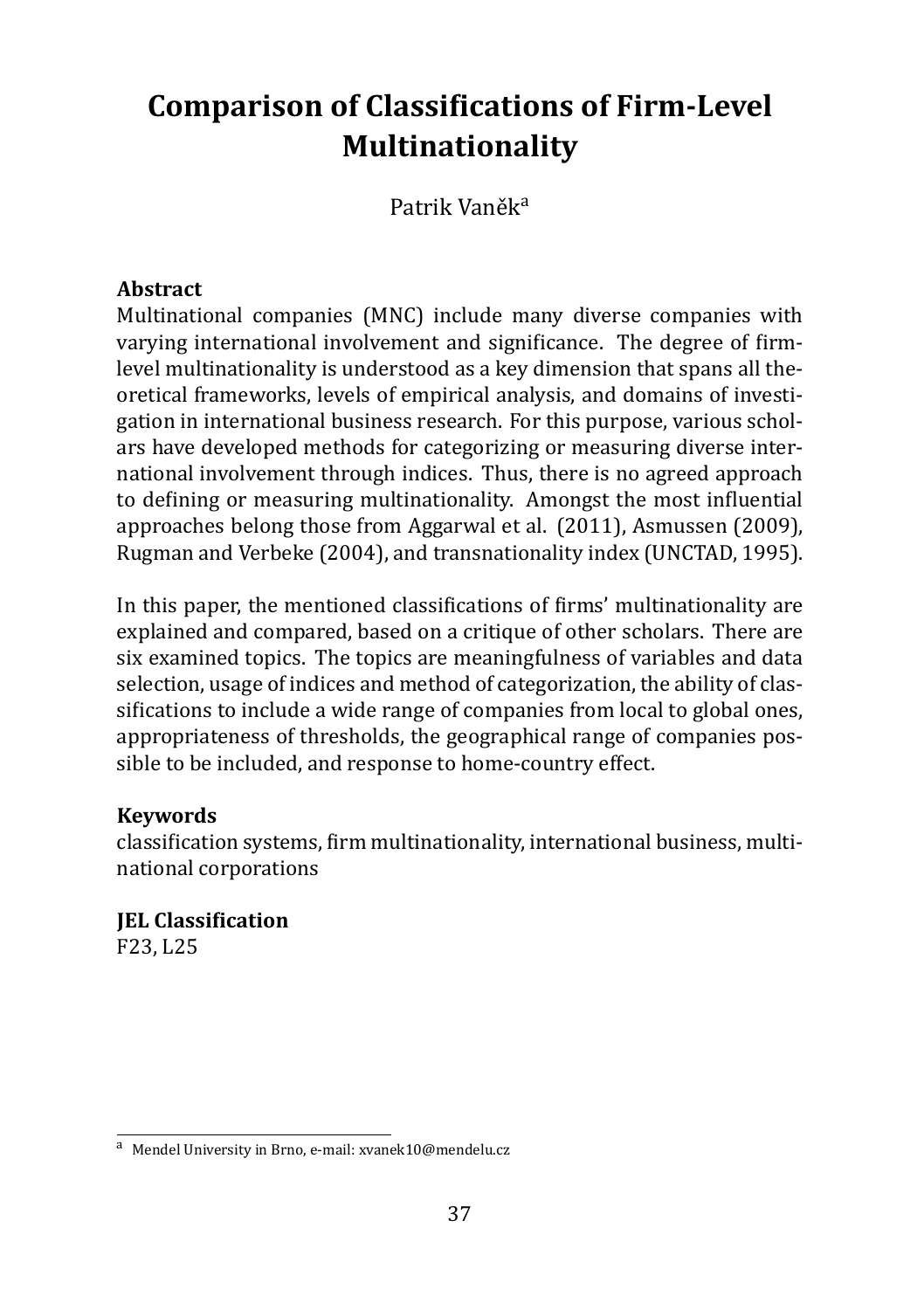### <span id="page-38-0"></span>**The smallest farms in the EU: A sustainable ϐinancial perspective behind 2023?**

Ian Vavřina<sup>a</sup> and Lubor Lacina<sup>b</sup>

#### **Abstract**

Farms in the EU have long faced low levels of agricultural commodity prices in terms of their economic and financial sustainability. The EU Common Agricultural Policy (CAP) and its historical development is intended to effectively support the sustainable economic activities of European farms, taking into account both regional and other important specificities in decoupling subsidy schemes from production itself. The recent EU CAP has also focused more notably on valuable non-commodity outputs of farming practice in relation to environmental and landscape aspects. However, despite the aforementioned facts, there are differences in the financial level of remuneration of economic activities of farms in the EU. These differences are then identifiable both from the point of view of the EU member states and the economic size of farms. This contribution aims at the exploratory assessment of available EU Farm accountancy secondary financial data to identify the main differences in the financial performance of respective farm size categories within specific crop and animal production areas in selected EU member states in the period 2014–2020. The results of the empirical analyses then consider the EU CAP priorities for the programming period  $2023+$  in the area of the financial.

#### **Keywords**

EU Common Agricultural Policy, small farms, sustainability, financial perspective

**JEL Classification** Q14, Q18

<sup>a</sup> Mendel University in Brno, e-mail: vavrina@node.mendelu.cz

<sup>b</sup> Mendel University in Brno, e-mail: lacina@mendelu.cz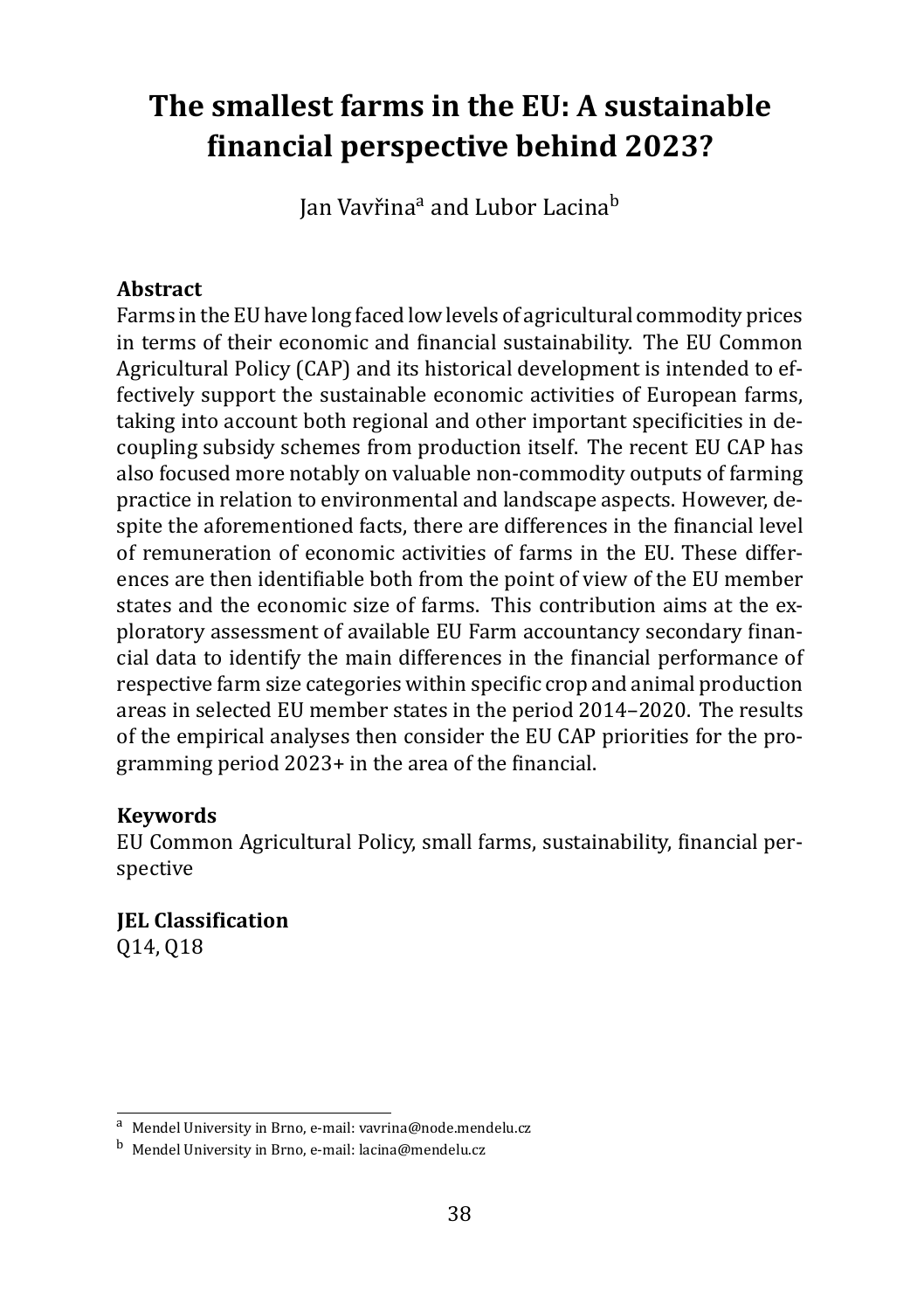# <span id="page-39-0"></span>**Consumer Preferences in Purchasing Process Decision of Regional Food**

Marek Záboja

#### **Abstract**

The importance of the production, distribution and promotion of regional food has grown in recent years. The reasons for this situation include support for small and medium-sized enterprises operating in the local or regional market, which are facing strong competition from multinational retail chains and global suppliers. This issue is also influenced by consumer behaviour and the transparency of its origin. The main objective of the paper is to define factors influencing consumer preferences in the process of purchasing decisions on the regional food market. From the results of the quantitative research, it was found that the vast majority of respondents  $(87.6%)$  can correctly define the term "regional food". 10.6% of respondents can even give a specific example of a product marked with this label. The majority of respondents in the South Moravian Region also state that they buy regional food (83.9%). Women (59.8%) buy more regional food than men (40.2%). According to the survey, respondents aged 21–30 years (30.6%) buy regional food the most, followed by respondents aged 31–40 years (17.5%). On the other hand, respondents aged less than 21 (8.9%) and aged 61–70 (8.2%) buy regional food the least.

#### **Keywords**

consumer behavior, regional food, consumer preferences, purchasing decision, segmentation, questionnaire survey

# **JEL Classification**

M310

<sup>a</sup> Mendel University in Brno, e-mail: marek.zaboj@mendelu.cz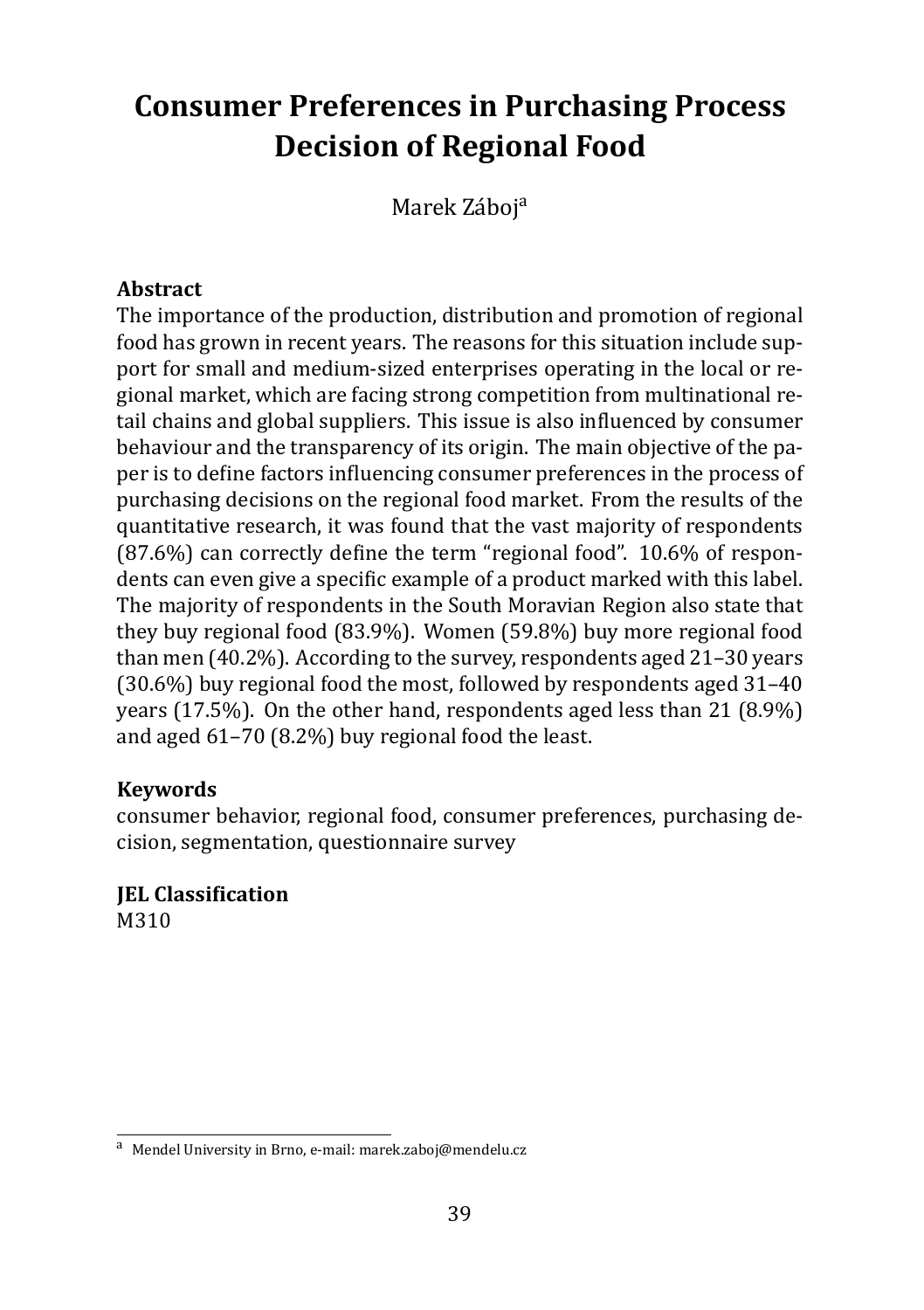# <span id="page-40-0"></span>**Stock market development as a leading indicator of future economic growth in the BRICS countries**

Klára Zálešáková<sup>a</sup>

#### **Abstract**

This paper deals with the verification of the assumption of forecasting ability of stock indices in the BRICS countries. The literature review focuses on the definition of the financial and stock markets, measuring the economic performance and the interdependence of stock markets and economic growth. The analytical part is based on time series of GDP and stock indices of the BRICS countries, which are processed using correlation analysis, VAR models and Granger causality test, which is used to determine the existence and possible direction and strength of the causal relationship between the variables. The results show that the role of stock indices as a leading economic indicator is overestimated. However, GDP and stock indices interact, the strength and direction of causal relationships is affected by number of factors.

#### **Keywords**

BRICS, stock market, stock index, economic growth, GDP, correlation analysis, VAR model, causality, Granger test causality

#### **JEL Classification**

C320, E440, F430, H540

<sup>a</sup> Mendel University in Brno, e-mail: xzalesa9@mendelu.cz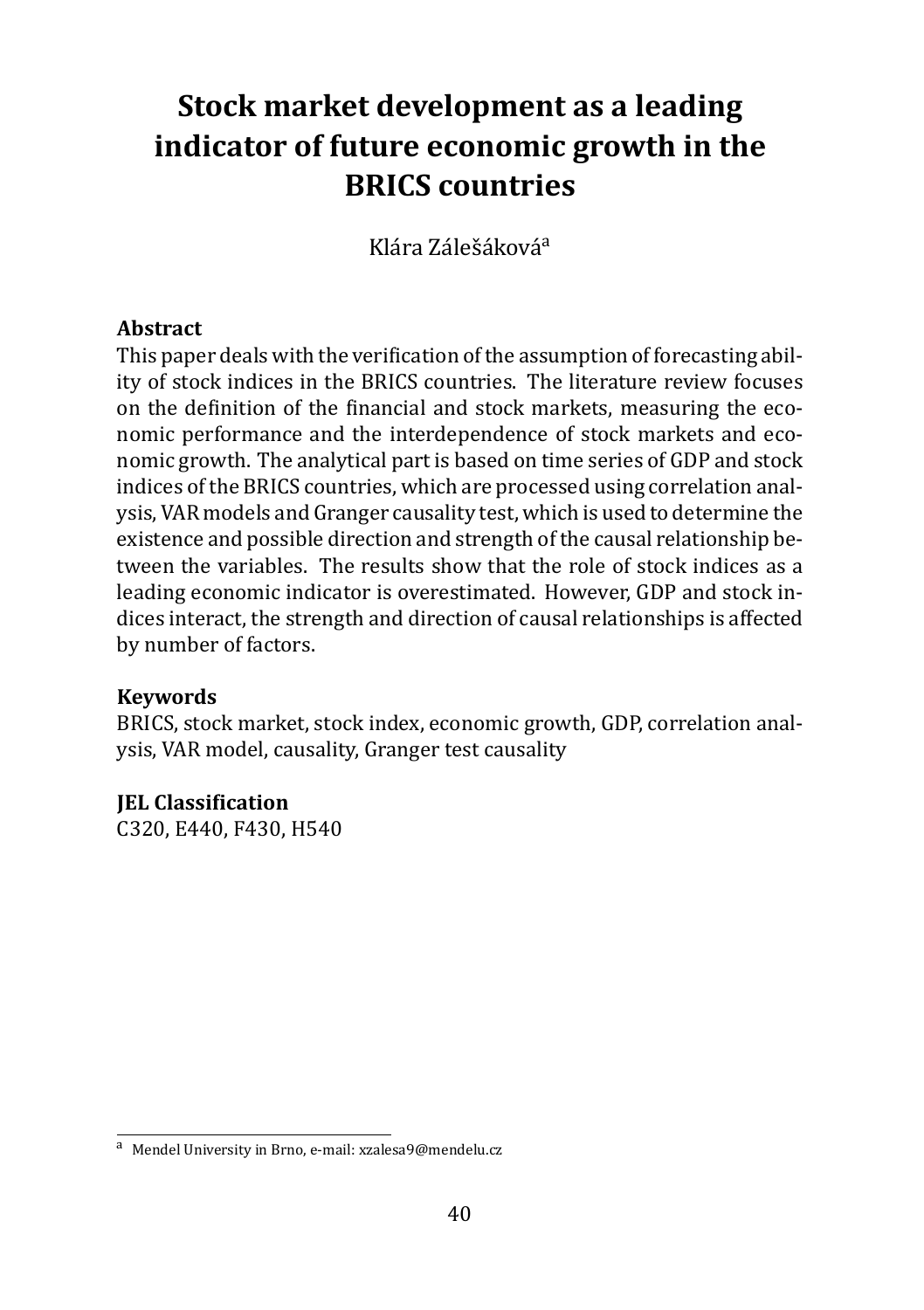# <span id="page-41-0"></span>**Design patterns for augmented reality user interface: taking actions**

Martin Zejda<sup>a</sup>, David Procházka<sup>b</sup> and František Dařena<sup>c</sup>

#### **Abstract**

Augmented reality offers a large number of applications that is expanding every day. Mobile phones, which represent the largest augmented reality platform, are not always sufficient for applications that are used in specific conditions like maintenance or troubleshooting in an industrial environment. If you need hands-free usage, virtual holograms, use of additional sensors, etc., augmented reality glasses come into play. However, there are no standards for user interface design for these devices. Hence, we focus on user interface design patterns. In this article, we elaborate on one of the key chapters in user interface design: offering functions in the form of buttons and related menus. The article proposes several general design patterns that can be applied to most applications for augmented reality glasses.

#### **Keywords**

augmented reality, augmented reality glasses, Microsoft HoloLens, user interface, user experience design

#### **IEL Classification**

C88, C91

<sup>a</sup> Mendel University in Brno, e-mail: xzejda@mendelu.cz

<sup>b</sup> Mendel University in Brno, e-mail: david.prochazka@mendelu.cz

<sup>c</sup> Mendel University in Brno, e-mail: frantisek.darena@mendelu.cz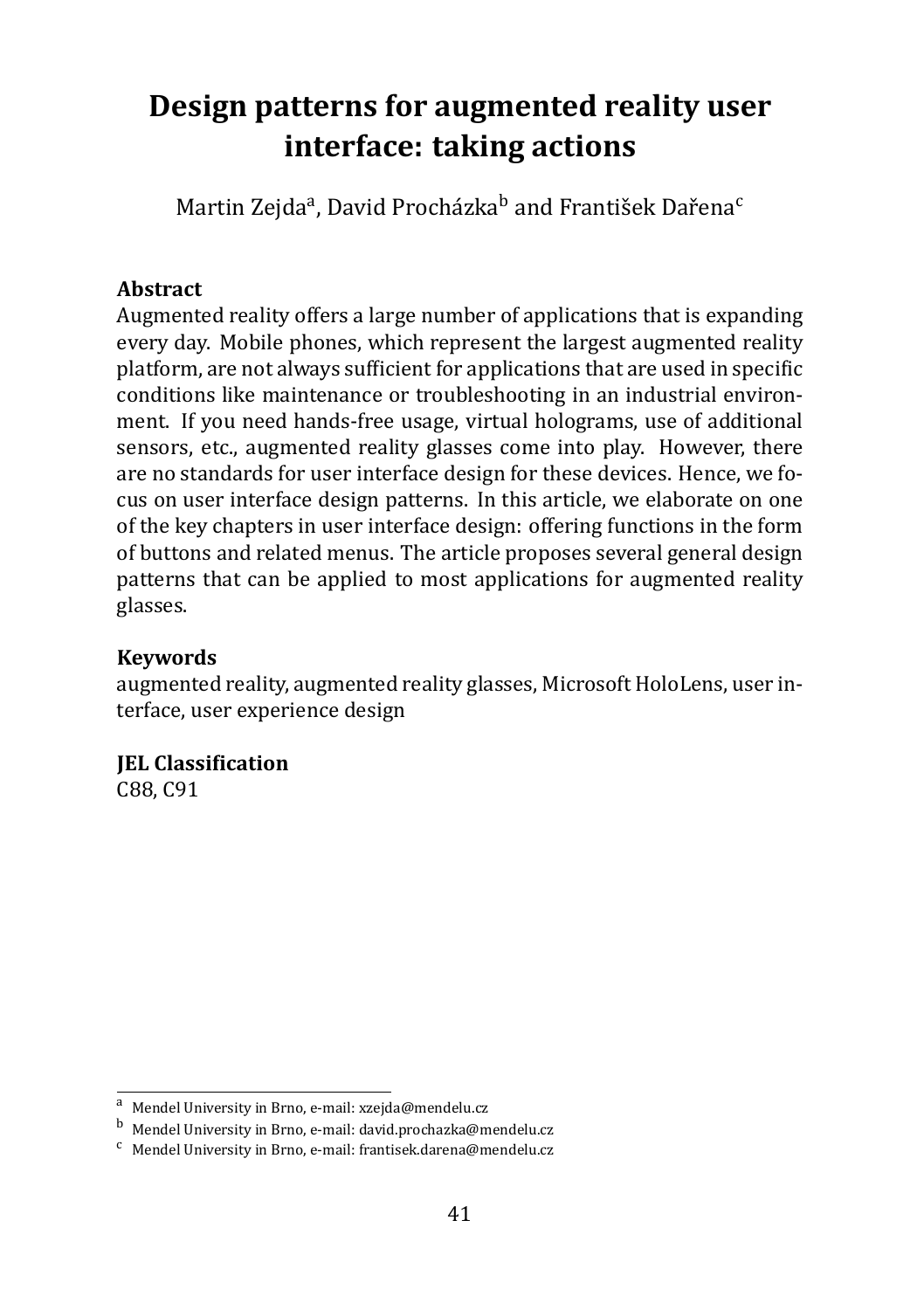# <span id="page-42-0"></span>**Measurement of electrodermal activity – a better way of understanding the client in the** frame of the personal finances

Pavel Žiaran<sup>a</sup> and Eva Čechalová<sup>b</sup>

#### **Abstract**

The vision of the herby presented research report is to develop a method allowing to measure personality-based responses at the subconscious level, by means of the electrodermal activity.

The aim of the pilot research is to analyze the electrodermal response to audio recordings with consistent content concerning the idea of life in the future, at retirement age. The reason for this type of research is to verify whether the mental perception of various forms of quality of life in the future is also associated with a neurophysiological bodily response and consequently, whether this response also corresponds to the verbal evaluation of the respondent, in the consequent debriefing interview. The purpose of this procedure is to create a procedure that will allow to reveal subtle nuances in respondents' decision-making.

Findings based on the combination of various types of statistical analysis proves the efficiency and meaningfulness of the hereby suggested scientific methodology.

#### **Keywords**

electrodermal activity, personal sales, financial products

**IEL Classification** M3, G40

<sup>a</sup> Mendel University in Brno, e-mail: pziaran@gmail.com

<sup>b</sup> Mendel University in Brno, e-mail: cechalovae@seznam.cz